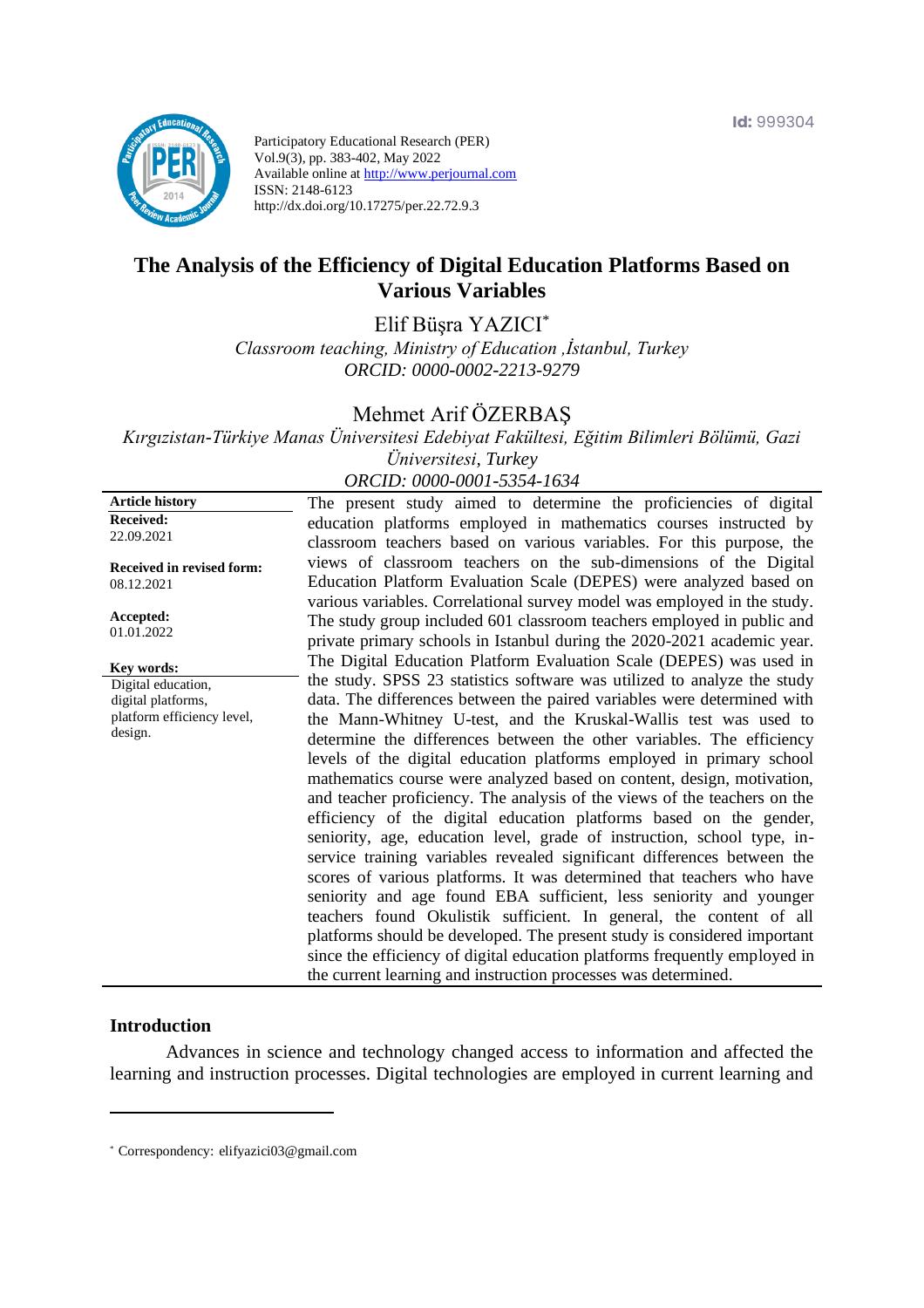instruction approaches. Digital technologies include applications that allow the electronic display, storage, and transmission of information (Cabı, 2015). Digital technologies, which could store unlimited data, have advanced at an unbelievable speed and became an indispensable requirement for humans. It is not possible to exclude digital technologies that became an indispensable element in people's lives from the educational life. Today, digital technologies are employed not only to access information but also in all dimensions of education. To improve educational environments, institutions, students, and teachers are required to utilize digital technologies effectively (Yılmaz, 2020).

The utilization of digital learning and instruction technologies started with the FATIH Project in Turkey. FATIH Project, which was launched in 2010, is the most comprehensive education approach designed to ensure that every student has access to the best and highest quality educational content and equality of opportunity in education (FATİH, 2019). Fatih Project is a digitization project that employs smartboards and tablets to support education, while going even further by establishing an EBA network, adopting cloud computing tools, and assigning a digital identity for the students. Within the project, also educational e-content was developed; thus, it could be considered a digitalization step (Yılmaz,2020). E-content has been developed for use in the FATIH Project and the employment of digital education platforms, which became an indispensable part of the learning and teaching processes, became popular. Platforms are important instruments in meeting the requirements of innovative instruction (Homanova and Prextova, 2017). Digital education platforms include educational software with animated lectures, worksheets, question solving videos, topical tests, educational games, and electronic books designed to support the students and teachers in class. In our country, the most preferred education platforms are EBA, Morpa Campus and Okulistik. EBA; It is a free digital education platform that not only offers different, rich and educational content, but also allows teachers and students to share content, besides it includes students with different learning styles (verbal, visual, numerical, social, individual, auditory learning) and tries to ensure equality of opportunity in education (FATIH,2020). Morpa Kampüs is a paid digital education platform that has been prepared to support primary school students and teachers in their lessons, where teachers can share content with students and group teachers, where teachers, parents and school administrators can monitor student progress, and where there are many modules and content suitable for the MEB curriculum. (Morpa, 2014). Okulistik is a digital education platform that has been prepared to support primary school students and teachers in lessons, contains animated lectures, worksheets, question-solving videos, subject tests, educational games, and electronic books, and it offers free services to teachers in accordance with the MEB curriculum and paid services to students (Okulistik, 2020). Due to the simple interface of the platforms, students could easily access in-depth content on any subject, participate in activities, repeat classes, and learn while having fun with educational games. Furthermore, these platforms help learning abstract topics by materializing the abstract concepts using animations. Dienes reported that mathematics could be a difficult course to learn since it includes generalizations and abstract concepts (Sarı,2015). Since digital platforms concretize the topics in courses that include abstract concepts such as the mathematics course, they ensure the comprehension of these topics by especially primary school students and could lead to permanent learning. Furthermore, these platforms gradually advance and their popularity increase due to their appeal to all human senses and provide the students practice opportunities (Kuşak, 2014). In the current age of digital learning environments and students, it is necessary to take advantage of digital education platforms in learning and instruction. Born into a digital world, the modern children, known as digital natives or the Z generation, expect that learning is consistent with the world mentally and physically, and they want to learn what they want due to the available

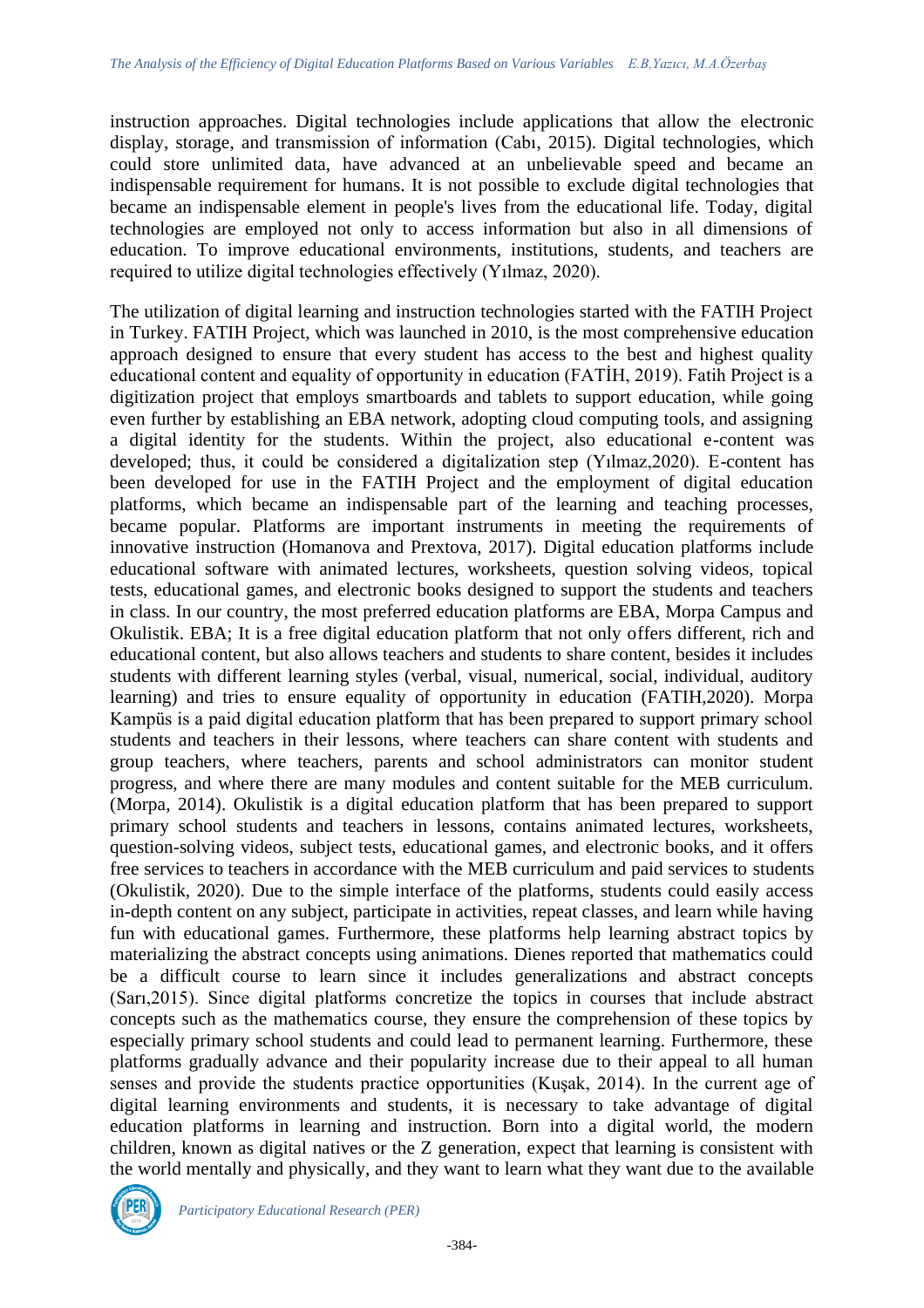digital tools (Seemiller and Grace, 2016).

Among various dimensions, the most important element of the platforms that affect the learning and instruction processes is e-content. Similarly, one of the five important elements of the FATIH Project was the provision and administration of educational e-content (FATIH,2019). A platform with inadequate content could not contribute to the learning and instruction processes. Another important element is motivation. Various factors affect human behavior; however, the most important factor that determines the direction, rigor and stability of behavior is motivation (Fidan, 1996). Platforms that could motivate students or improve their motivation are one step ahead of the others. The other important elements are the technique and design. The design of the platform should be adequate for the student level and easily accessible. During the period when face-to-face education was suspended and distance education was adopted due to the Covid-19 pandemic, the education and instruction processes could only be conducted on these platforms. Thus, the competency of the teachers in these platforms and their efficiency in using these platforms were important. Digital education platforms play a key role in contemporary learning and instruction processes. Thus, the analysis of different dimensions of the efficiency levels of digital education platforms is of critical importance. The literature review revealed that the analyses were conducted on a single platform in most studies. The analysis of the impact of a single platform on the learning and instruction processes in digital age could be insufficient in reflecting the impact of digital education platforms on education. It could be suggested that the analysis of various dimensions of different platforms could yield more comprehensive findings in a world where the significance of the digital education platforms have increased due to the Covid-19 pandemic. Thus, the present study aimed to investigate the efficiency of several platforms based on teacher competency, content, motivation, and design, and to determine their shortcomings and effects on the learning and instruction processes. This study is considered important since it aimed to reveal the efficiency of digital education platforms.

### *The Aim of the Study*

The present study aimed to determine the efficiency of digital education platforms employed in mathematics courses instructed by classroom teachers based on various variables. For this purpose, the differences between the views of the classroom teachers on the sub-dimensions of the Digital Education Platform Evaluation Scale (DEPES) were determined based on the following variables:

- (1) Gender,
- (2) Seniority,
- (3) Age,
- (4) Education level,
- (5) Grade of instruction,
- (6) School type,
- (7) In-service training.

### **Method**

### *The Research Model*

The study was designed in the survey model. Survey research is the collection of quantitative data through questions formed around a problem from a representative group of

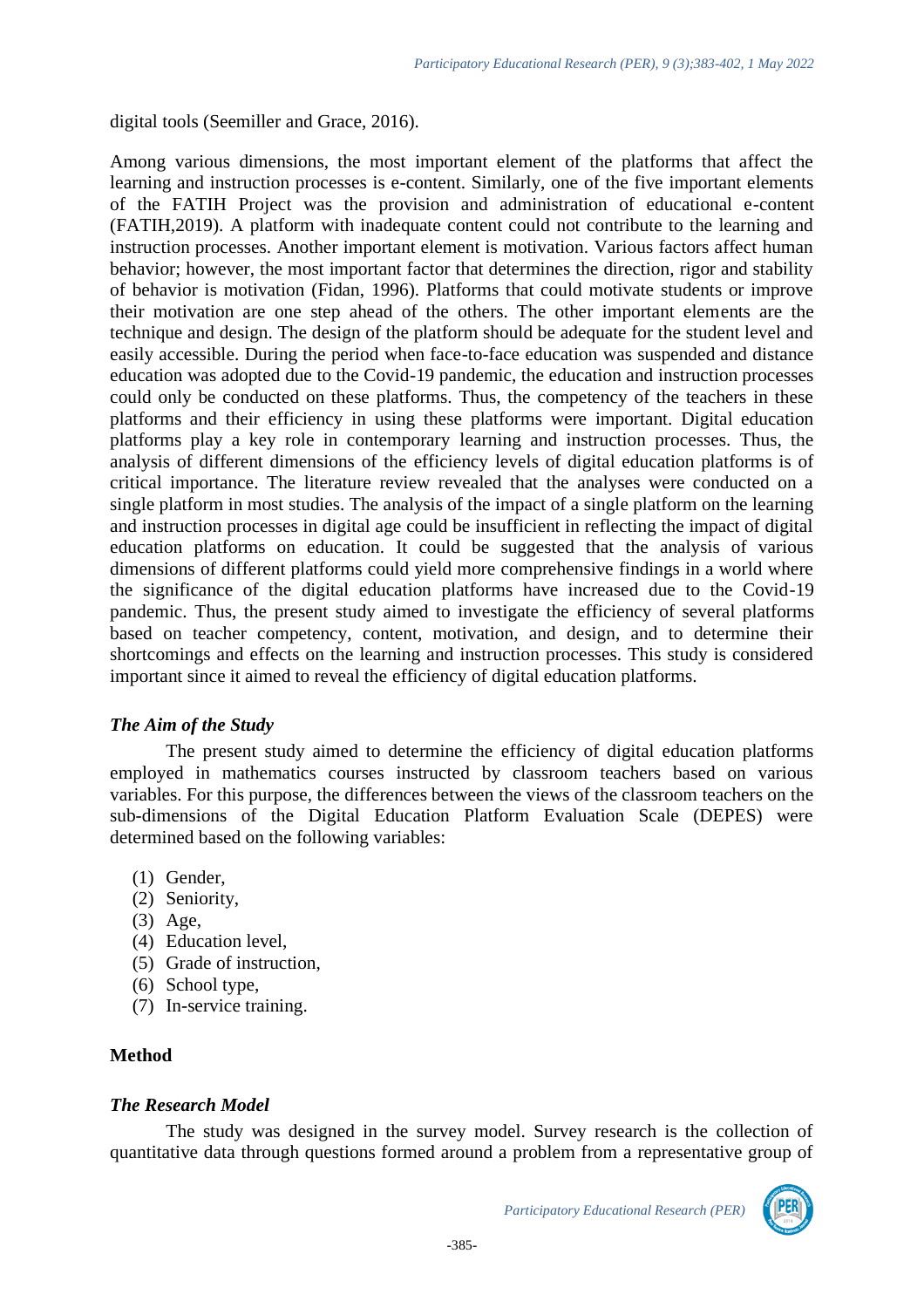the universe and the answers given to them (Check & Schutt, 2012). In the survey model, it is aimed to describe the researched subject without changing its existing position (Karasar, 2005). Survey research can be designed in two ways as cross-sectional and longitudinal (Creswell, 2012; Fraenkel & Wallen, 2009).

### *The Study Group*

The study sample included 601 classroom teachers employed in public and private primary schools in Istanbul during the 2020-2021 academic year. Teachers participating in the study, 82.5% were female, 17.5% were male, 31.6% (0-10) years, 29.5% (11-20) years, 29.3% ( 21-30) years, 9.7% (30 years and above) have professional seniority, 22% (22-29) age range, 27.8% (30-39) age range, 29% 0.6% (40-49) years old, 17.3% (50-59) years old, 3.3% (60 and over) years old, 5.7% associate degree, 82.5% of them were undergraduate, 11.8% were graduates, 19.1% were first grade teachers, 25.6% were second grade teachers, 25.1% were third grade teachers. and 30.1% are 4th grade teachers, 83.4% work in a public school, 16.6% work in a private school, 30% receive in-service training and 70% do not receive in-service training. Among the teachers participating in the research, those who use only one platform in their lessons mostly prefer EBA, the teachers who use two platforms in their lessons prefer Okulistik besides EBA, and the teachers who use three platforms in their lessons mostly prefer Morpa Campus besides EBA and Okulistik. Teachers mostly use live lessons, lessons, studies, assessment and evaluation, educational games, and professional development modules of the platforms.

### *Data Collection Instrument*

The study data were collected with the Digital Education Platform Evaluation Scale (DEPES) developed by Özerbaş & Yazıcı (2021). The first section of the scale includes 9 items on participant demographics, and the second section includes 20 5-point Likert type questions. The scale aims to determine the levels of participant agreement with the items and the participants select between the following responses: "Never (1)", "Rarely (2)", "Sometimes (3)", "Usually (4)" and "Always (5)." The exploratory factor analysis revealed four sub-dimensions and the Cronbach's Alpha reliability coefficients of these dimensions were .88, .89, .75 and .70, respectively. These sub-dimensions explained 65.92% of the total variance. The Cronbach Alpha reliability coefficients for the scale factors were .88 for the "Teacher Competency" dimension, .89 for the "Content" dimension, .75 for the "Material Design" dimension, and .70 for the "Motivation" dimension. The factor load of the twenty scale items was above .48. The confirmatory factor analysis revealed the following results: RMSEA=0.056; χ2/sd=2.19; SRMR=0.051; NFI=0.90; NNFI=0.91; CFI=0.93; GFI=0.82; AGFI=0.80; IFI=0.91; RFI=0.90. The Cronbach Alpha reliability coefficient for the entire 20 item scale was.92.

### *Data Collection*

The Digital Education Platforms Evaluation Scale (DEPES) was applied to 601 primary school teachers after the Ministry of National Education approval. Due to the Covid-19 pandemic, the scale was applied online to reach a higher number of teachers. The data were collected from only voluntarily participating teachers.

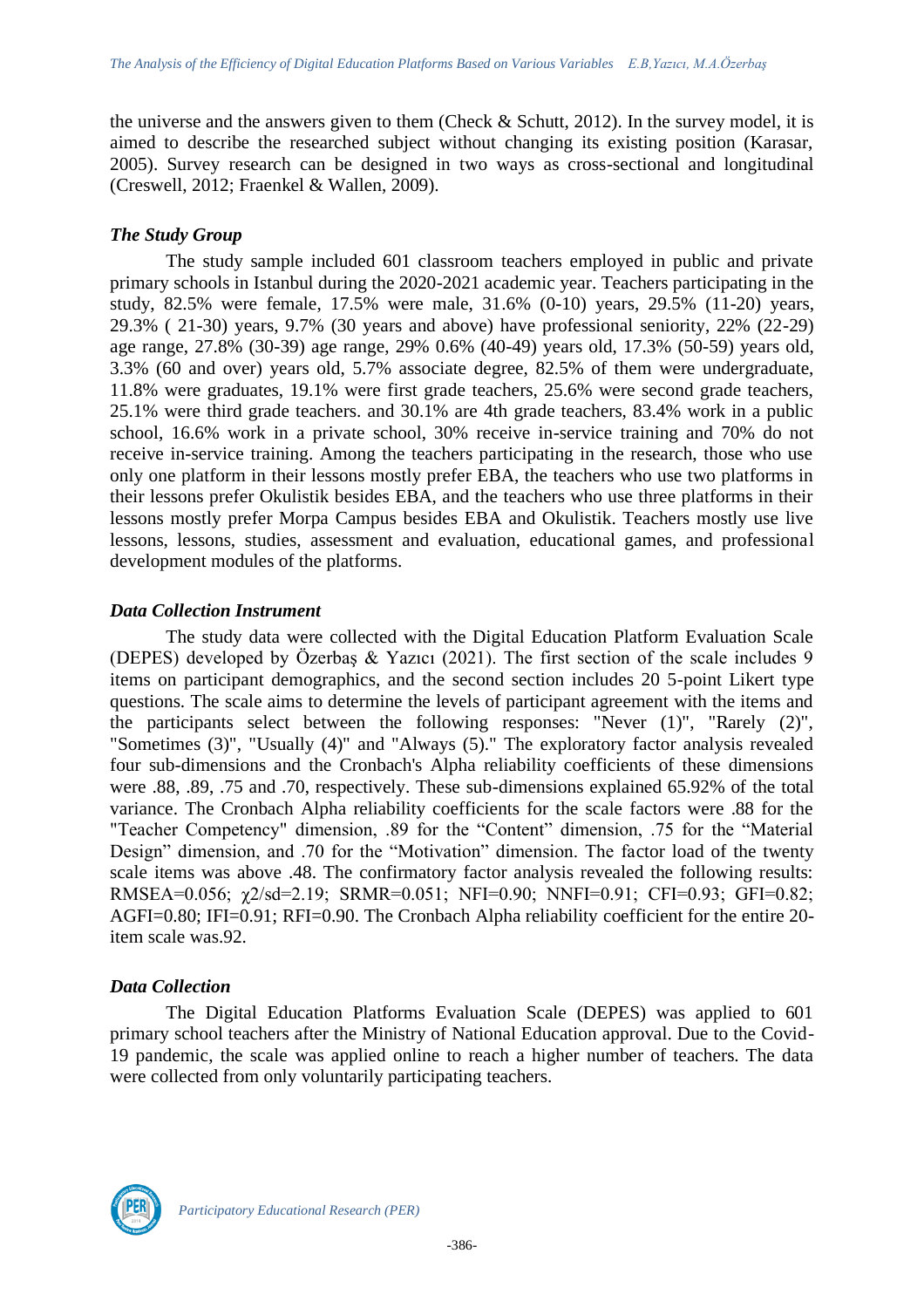### *Data Analysis*

SPSS 23 statistics software was employed in the analysis of the study data. In data analysis, initially, the normal distribution of the data was tested to determine which parametric or non-parametric tests should be used. For this purpose, the Shapiro-Wilk test was applied, and it was determined that the result was significant ( $p<.05$ ). Furthermore, the kurtosis and skewness of the data were determined. It was found that the kurtosis of the study data was -1.10 and the skewness was 6.73; thus, it was determined that the study data did not exhibit normal distribution. Thus, non-parametric tests were employed in data analysis. The differences between the paired variables were tested with the Mann-Whitney U-test, and Kruskal-Wallis test was used to determine the differences between the other variables.

## **Findings**

The descriptive data of the study, which aims to examine the efficiency levels of digital education platforms used in mathematics lessons of primary school teachers in terms of different variables, are shown in tables below. According to the gender variable, the findings regarding the opinions of the classroom teachers about the sub-dimensions of the scale of the efficiency levels of the digital education platforms used in the mathematics lesson are given in Table 1.

|                  | Sub-       | Gender | ${\bf N}$ | <b>Mean Rank</b> | <b>Total Rank</b> | U        | $\mathbf{p}$ |
|------------------|------------|--------|-----------|------------------|-------------------|----------|--------------|
|                  | dimensions |        |           |                  |                   |          |              |
|                  | Teacher    | Female | 492       | 296.18           | 145721,0          | 24443,00 | .471         |
|                  | competency | Male   | 104       | 309.47           | 32185.00          |          |              |
|                  | Content    | Female | 496       | 299.58           | 148593,0          | 25337,00 | .661         |
| EBA              |            | Male   | 105       | 307.70           | 32308.00          |          |              |
|                  | Design     | Female | 496       | 300.91           | 149251,5          | 25995,50 | .978         |
|                  |            | Male   | 105       | 301.42           | 31649.50          |          |              |
|                  | Motivation | Female | 495       | 294.41           | 145732,0          | 22972,00 | .079         |
|                  |            | Male   | 104       | 326.62           | 33968.00          |          |              |
|                  | Teacher    | Female | 453       | 282.01           | 127751,5          | 19020,50 | .037         |
| Morpa Campus     | competency | Male   | 97        | 245.09           | 23773.50          |          |              |
|                  | Content    | Female | 452       | 274.11           | 123895,5          | 21517,50 | .773         |
|                  |            | Male   | 97        | 279.17           | 27079.50          |          |              |
|                  | Design     | Female | 454       | 282.81           | 128397,0          | 18926,00 | .026         |
|                  |            | Male   | 97        | 244.11           | 23679.00          |          |              |
|                  | Motivation | Female | 454       | 277.93           | 126182,0          | 21141,00 | .535         |
|                  |            | Male   | 97        | 266.95           | 25894.00          |          |              |
|                  | Teacher    | Female | 448       | 272.47           | 122067,5          | 21491,50 | .993         |
|                  | competency | Male   | 96        | 272.63           | 26172.50          |          |              |
|                  | Content    | Female | 448       | 276.26           | 123766,5          | 19369,50 | .165         |
|                  |            | Male   | 95        | 251.89           | 23929.50          |          |              |
| <b>Okulistik</b> | Design     | Female | 448       | 268.88           | 102460,0          | 19884,00 | .238         |
|                  |            | Male   | 96        | 289.38           | 27780.00          |          |              |
|                  | Motivation | Female | 448       | 276.37           | 123813,0          | 19771,00 | .212         |
|                  |            | Male   | 96        | 254.45           | 24427.00          |          |              |

**Table 1.** Results of Mann-Whitney-U Test Implemented by Gender Variable

As seen in Table 1, there was no significant difference (p>.05) between the EBA subdimensions based on the gender variable. The views of classroom teachers on all EBA subdimensions were similar based on the gender variable. It was observed that there was a difference between the perceptions about the teacher competence and design sub-dimensions of the Morpa Campus platform based on the gender  $(p<0.05)$ . In the teacher efficiency dimension of the Morpa Campus, it was observed that female teachers employed the platform more efficiently, had more knowledge and skills, and ensured that the students used the

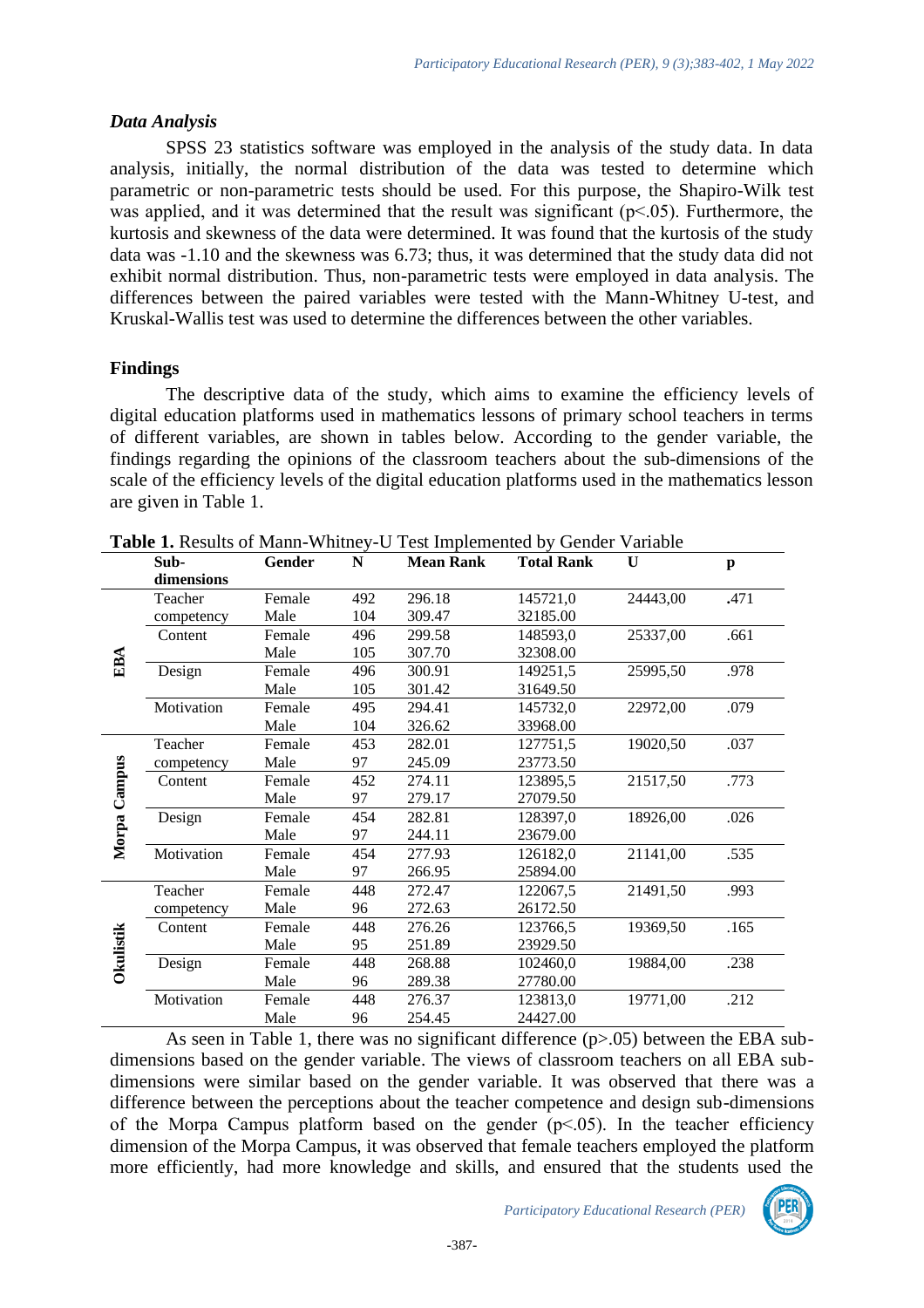platform more when compared to male teachers in the mathematics course. In the design subdimension, female teachers adopted a more positive views, liked the design of the platform more, and considered it easy to use when compared to male teachers. It was determined that there was no significant difference between other Morpa Campus sub-dimension scores based on gender ( $p>0.05$ ). No significant difference ( $p>0.05$ ) was determined between the subdimensions of Okulistik platform based on the gender variable. The views of both male and female classroom teachers were similar on all sub-dimensions of Okulistik platform. According to the Seniority Variable, the Findings Regarding the Opinions of the Classroom Teachers about the Sub-Dimensions of the scale of the Sufficiency Levels of the Digital Education Platforms Used in the Mathematics Lesson are given in Table 2.

|              | Sub-       | <b>Seniorit</b> | ${\bf N}$ | <b>Mean Rank</b> | SD             | ${\bf X}^2$ | $\mathbf{p}$ |  |
|--------------|------------|-----------------|-----------|------------------|----------------|-------------|--------------|--|
|              | dimension  | y               |           |                  |                |             |              |  |
|              | Teacher    | $0 - 10$        | 189       | 269.28           | $\overline{3}$ | 9.204       | .027         |  |
|              | competency | $11-20$         | 177       | 306.02           |                |             |              |  |
|              |            | 21-30           | 173       | 311.28           |                |             |              |  |
|              |            | $31+$           | 57        | 333.25           |                |             |              |  |
|              |            |                 |           |                  |                |             |              |  |
|              | Content    | $0 - 10$        | 190       | 252.59           | 3              | 29.725      | .000         |  |
|              |            | $11-20$         | 177       | 296.58           |                |             |              |  |
|              |            | $21 - 30$       | 176       | 340.73           |                |             |              |  |
| EBA          |            | $31+$           | 58        | 352.52           |                |             |              |  |
|              | Design     | $0 - 10$        | 190       | 286.94           | $\overline{3}$ | 5.018       | .170         |  |
|              |            | $11-20$         | 177       | 301.03           |                |             |              |  |
|              |            | 21-30           | 176       | 301.89           |                |             |              |  |
|              |            | $31+$           | 58        | 344.28           |                |             |              |  |
|              | Motivation | $0 - 10$        | 190       | 270.52           | $\overline{3}$ | 13.430      | .004         |  |
|              |            | $11-20$         | 177       | 310.25           |                |             |              |  |
|              |            | 21-30           | 175       | 302.19           |                |             |              |  |
|              |            | $31+$           | 57        | 359.72           |                |             |              |  |
|              | Teacher    | $0 - 10$        | 187       | 276.73           | 3              | .246        | .970         |  |
|              | competency | $11-20$         | 156       | 274.40           |                |             |              |  |
|              |            | 21-30           | 158       | 278.14           |                |             |              |  |
|              |            | $31+$           | 49        | 265.81           |                |             |              |  |
|              | Content    | $0 - 10$        | 187       | 260.59           | $\overline{3}$ | 3.018       | .389         |  |
|              |            | $11-20$         | 156       | 275.25           |                |             |              |  |
|              |            | 21-30           | 158       | 289.31           |                |             |              |  |
| Morpa Campus |            | $31+$           | 48        | 283.21           |                |             |              |  |
|              | Design     | $0 - 10$        | 187       | 287.49           | 3              | 1.667       | .644         |  |
|              |            | $11-20$         | 156       | 273.17           |                |             |              |  |
|              |            | 21-30           | 159       | 267.52           |                |             |              |  |
|              |            | $31+$           | 49        | 268.67           |                |             |              |  |
|              | Motivation | $0 - 10$        | 187       | 289.98           | $\overline{3}$ | 4.419       | .220         |  |
|              |            | 11-20           | 156       | 282.45           |                |             |              |  |
|              |            | 21-30           | 159       | 255.97           |                |             |              |  |
|              |            | $31+$           | 49        | 267.12           |                |             |              |  |
|              | Teacher    | $0 - 10$        | 185       | 295.75           | $\overline{3}$ | 11.678      | .009         |  |
|              | competency | $11-20$         | 155       | 279.55           |                |             |              |  |
|              |            | $21 - 30$       | 155       | 253.54           |                |             |              |  |
| Okulistik    |            | $31+$           | 49        | 222.42           |                |             |              |  |
|              | Content    | $0 - 10$        | 185       | 274.49           | $\overline{3}$ | .188        | .979         |  |
|              |            | $11-20$         | 154       | 272.23           |                |             |              |  |
|              |            | 21-30           | 155       | 271.06           |                |             |              |  |
|              |            | $31+$           | 49        | 264.08           |                |             |              |  |
|              | Design     | $0 - 10$        | 185       | 258.46           | 3              | 3.440       | .329         |  |

**Table 2.** Results of Kruskal-Wallis Test According to the Seniority Variable

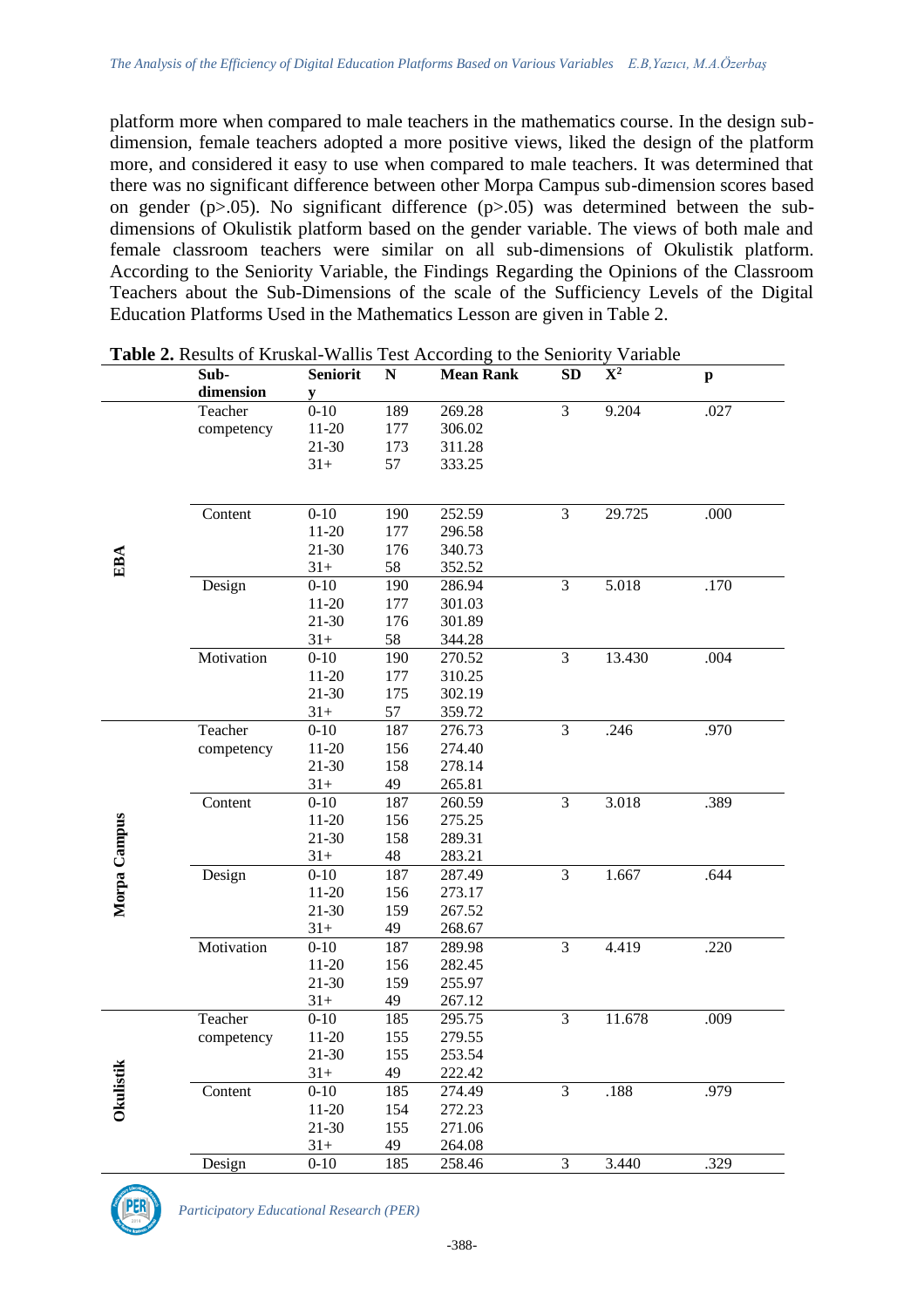|            | $11-20$ | 155 | 270.10 |      |      |
|------------|---------|-----|--------|------|------|
|            | 21-30   | 155 | 285.61 |      |      |
|            | $31+$   | 49  | 291.63 |      |      |
| Motivation | $0-10$  | 185 | 274.61 | .705 | .872 |
|            | $11-20$ | 155 | 278.16 |      |      |
|            | 21-30   | 155 | 263.96 |      |      |
|            | $31+$   | 49  | 273.63 |      |      |

As seen in Table 2, there was a significant difference  $(p<0.05)$  between the teacher competency, content, and motivation sub-dimensions in the EBA. In the teacher competency sub-dimension, the competency levels of the classroom teachers in a higher seniority group were higher when compared to those in lower seniority groups. The classroom teachers with higher seniority utilized the EBA platform more actively in the mathematics course, had more knowledge and skills in the platform, and ensured that the students used the platform more when compared to teachers in lower competence groups. Similarly, in the content subdimension, the views of the teachers in higher seniority groups were more positive when compared to those in lower seniority groups. The classroom teachers with higher seniority liked the EBA content more, considered it adequate and suitable for the student level and achievements when compared to those with lower seniority. In the motivation sub-dimension, the views of the teachers in higher seniority groups were more positive when compared to those in lower seniority groups. It could be suggested that the classroom teachers with higher seniority believed that EBA motivated the students more, the classes were more fun, the platform content raised students' interest and reduced their course anxiety when compared to classroom teachers with lower seniority. No significant difference (p>.05) was determined in the design sub-dimension of the EBA based on the seniority. The analysis of the views on the Morpa Campus platform revealed no significant difference (p>.05) between the scale subdimensions based on seniority variable. The views of the classroom teachers on Morpa Campus were similar in all scale sub-dimensions. It was determined that there was a significant difference only between the teacher efficiency level sub-dimension scores of the teachers for the Okulistik platform (p˂.05). The classroom teachers in lower seniority groups employed the platform more efficiently when compared to those in higher competency groups. It was observed that the classroom teachers with lower seniority employed the platform more actively in the mathematics course, had more knowledge and skills in the platform, and ensured the employment of the platform by the students more when compared to the classroom teachers with more seniority. No significant difference  $(p>0.05)$  was determined between the other sub-dimensions scores for the Okulistik platform based on the seniority variable. According to the age variable, the findings regarding the opinions of the classroom teachers about the sub-dimensions of the scale of the efficiency levels of the digital education platforms used in the mathematics lesson are given in Table 3.

|     | Sub-dimension | Age       | N   | <b>Mean rank</b> | <b>SD</b> | $\mathbf{X}^2$ | p    |
|-----|---------------|-----------|-----|------------------|-----------|----------------|------|
|     | Teacher       | $22 - 29$ | 131 | 270.75           | 4         | 4.982          | .289 |
|     | competency    | 30-39     | 167 | 304.11           |           |                |      |
|     |               | 40-49     | 177 | 302.64           |           |                |      |
|     |               | 50-59     | 102 | 312.17           |           |                |      |
|     |               | $60+$     | 19  | 328.53           |           |                |      |
| EBA | Content       | $22 - 29$ | 132 | 258.55           | 4         | 21.639         | .000 |
|     |               | 30-39     | 167 | 280.46           |           |                |      |
|     |               | 40-49     | 178 | 319.36           |           |                |      |
|     |               | 50-59     | 104 | 350.20           |           |                |      |
|     |               | $60+$     | 20  | 333.38           |           |                |      |
|     | Design        | $22 - 29$ | 132 | 300.48           | 4         | 5.008          | .287 |

| Table 3. Results of Kruskal-Wallis Test for Age Variable |
|----------------------------------------------------------|
|----------------------------------------------------------|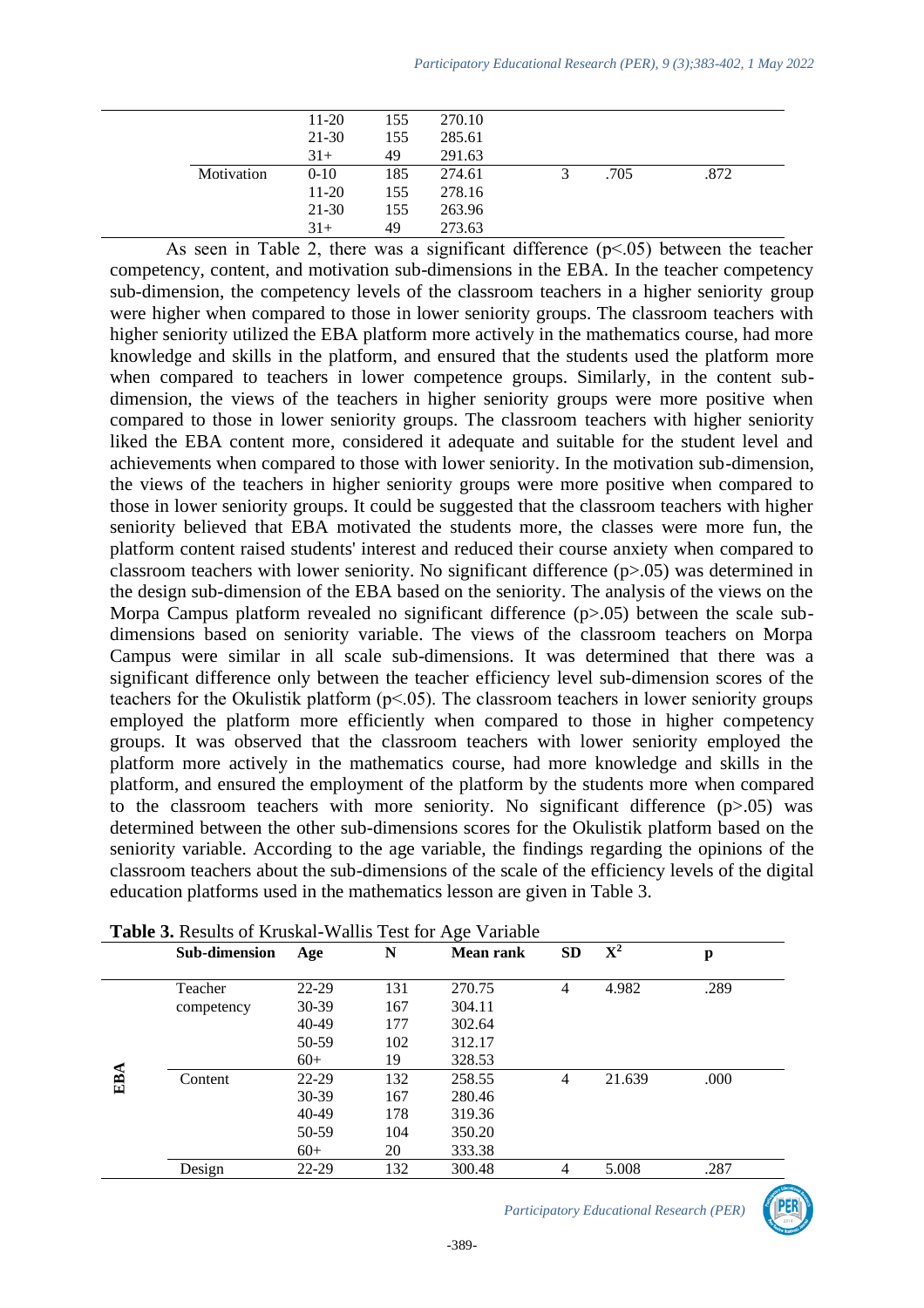|              |            | 30-39 | 167    | 302.54 |                |        |      |  |
|--------------|------------|-------|--------|--------|----------------|--------|------|--|
|              |            | 40-49 | 178    | 282.15 |                |        |      |  |
|              |            | 50-59 | 104    | 325.00 |                |        |      |  |
|              |            | $60+$ | 20     | 334.55 |                |        |      |  |
|              | Motivation | 22-29 | 132    | 266.53 | $\overline{4}$ | 14.322 | .006 |  |
|              |            | 30-39 | 167    | 311.46 |                |        |      |  |
|              |            | 40-49 | 178    | 288.40 |                |        |      |  |
|              |            | 50-59 | 102    | 328.59 |                |        |      |  |
|              |            | $60+$ | $20\,$ | 382.60 |                |        |      |  |
|              | Teacher    | 22-29 | 131    | 270.05 | $\overline{4}$ | 1.436  | .838 |  |
|              | competency | 30-39 | 155    | 269.48 |                |        |      |  |
|              |            | 40-49 | 152    | 287.49 |                |        |      |  |
|              |            | 50-59 | 96     | 276.51 |                |        |      |  |
|              |            | $60+$ | 16     | 258.53 |                |        |      |  |
|              | Content    | 22-29 | 131    | 248.24 | $\overline{4}$ | 9.226  | .056 |  |
|              |            | 30-39 | 155    | 266.37 |                |        |      |  |
|              |            | 40-49 | 152    | 297.58 |                |        |      |  |
|              |            | 50-59 | 95     | 294.09 |                |        |      |  |
|              |            | $60+$ | 16     | 249.88 |                |        |      |  |
| Morpa Campus | Design     | 22-29 | 131    | 279.02 | $\overline{4}$ | .977   | .913 |  |
|              |            | 30-39 | 155    | 271.26 |                |        |      |  |
|              |            | 40-49 | 153    | 284.28 |                |        |      |  |
|              |            | 50-59 | 96     | 268.67 |                |        |      |  |
|              |            | $60+$ | 16     | 262.00 |                |        |      |  |
|              | Motivation | 22-29 | 131    | 286.34 | $\overline{4}$ | 3.549  | .470 |  |
|              |            | 30-39 | 155    | 284.85 |                |        |      |  |
|              |            | 40-49 | 153    | 275.25 |                |        |      |  |
|              |            |       |        | 254.28 |                |        |      |  |
|              |            | 50-59 | 96     |        |                |        |      |  |
|              |            | $60+$ | 16     | 243.06 | $\overline{4}$ |        |      |  |
|              | Teacher    | 22-29 | 131    | 299.65 |                | 10.399 | .034 |  |
|              | competency | 30-39 | 152    | 281.86 |                |        |      |  |
|              |            | 40-49 | 150    | 265.31 |                |        |      |  |
|              |            | 50-59 | 95     | 238.00 |                |        |      |  |
|              |            | $60+$ | 16     | 233.53 |                |        |      |  |
|              | Content    | 22-29 | 131    | 277.27 | $\overline{4}$ | 2.367  | .669 |  |
|              |            | 30-39 | 151    | 280.28 |                |        |      |  |
|              |            | 40-49 | 150    | 255.53 |                |        |      |  |
| tik          |            | 50-59 | 95     | 276.39 |                |        |      |  |
| Okulis       |            | $60+$ | 16     | 279.03 |                |        |      |  |
|              | Design     | 22-29 | 131    | 254.56 | 4              | 2.687  | .612 |  |
|              |            | 30-39 | 152    | 274.54 |                |        |      |  |
|              |            | 40-49 | 150    | 280.57 |                |        |      |  |
|              |            | 50-59 | 95     | 277.15 |                |        |      |  |
|              |            | $60+$ | 16     | 296.72 |                |        |      |  |
|              | Motivation | 22-29 | 131    | 276.76 | $\overline{4}$ | .779   | .941 |  |
|              |            | 30-39 | 152    | 275.34 |                |        |      |  |
|              |            | 40-49 | 150    | 264.19 |                |        |      |  |
|              |            | 50-59 | 95     | 272.22 |                |        |      |  |
|              |            | $60+$ | 16     | 290.19 |                |        |      |  |

As seen in Table 3, there was a significant difference ( $p<0.05$ ) between the content and motivation scale sub-dimension scores for EBA. In the content sub-dimension, the teachers in the 50-59 age group adapted better views on EBA when compared to all other age groups, while the views of the teachers in the 60 and older age group were more positive when compared to all other age groups except the 50-59 age group, the views of the teachers in the 40-49 age group were more positive when compared to those in 22-29 and 30-39 age groups, and the views of the teachers in the 30-39 age group were more positive when compared to

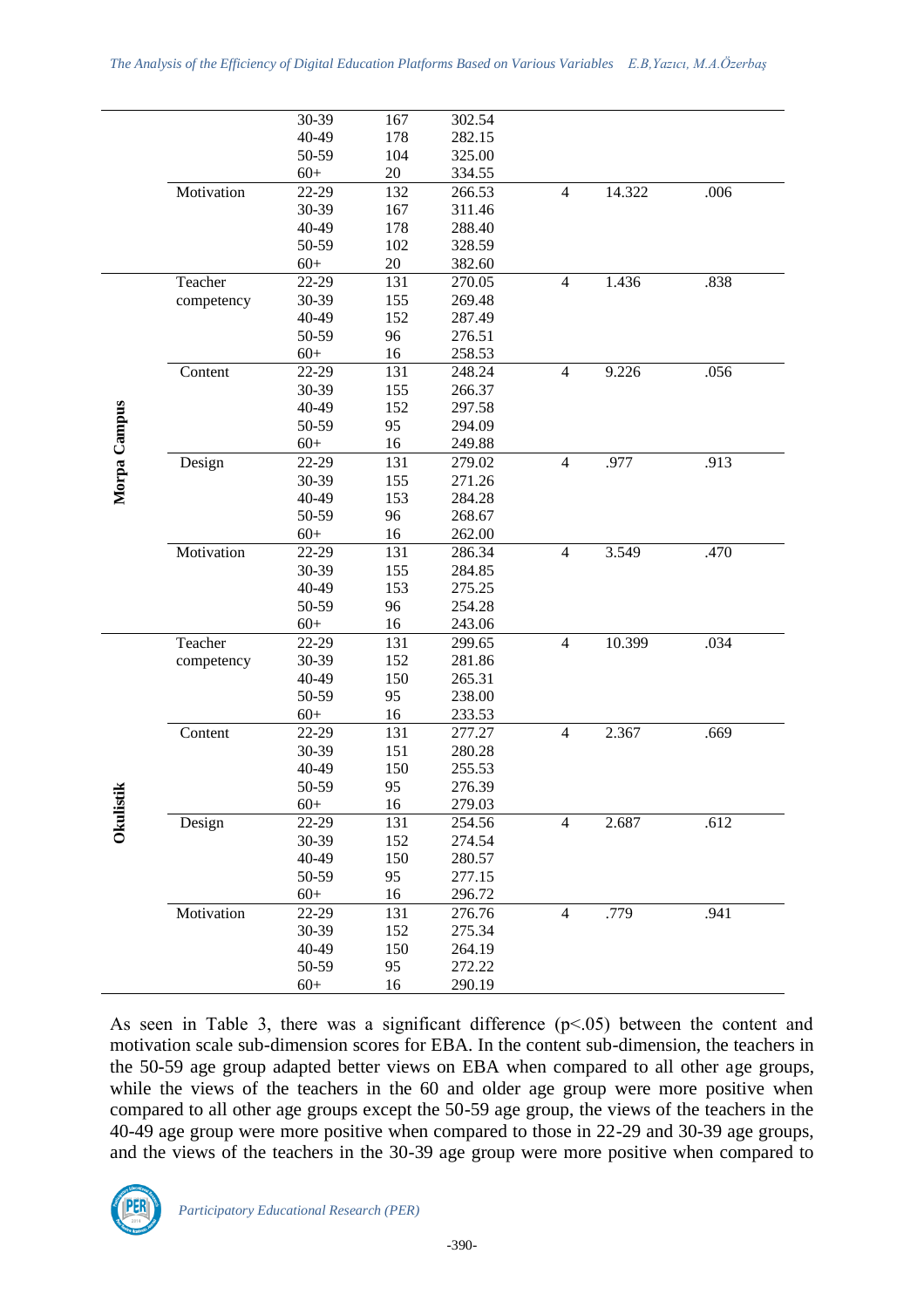those in 22-29 age group. In general, older teachers liked the EBA content more, considered it adequate and suitable for the student level and achievements when compared to younger teachers. In the motivation sub-dimension, the views of the teachers in the 60 and older age group were more positive when compared to all other age groups, the views of the teachers in the 50-59 age group were more positive when compared to all other age groups except the 60 and older age group, the views of the teachers in the 30-39 age group were more positive when compared to those in the 22-29 and 40-49 age groups, and the views of the teachers in the 40-49 age group were more positive when compared to those in the 22-29 age group. In general, older teachers believed that EBA motivated the students more, the classes were more fun, the platform content raised students' interest and reduced their course anxiety when compared to younger classroom teachers. No significant difference (p>.05) was determined between the other scale sub-dimensions based on the age variable. The analysis of the views on the Morpa Campus platform revealed no significant difference (p>.05) between the scale sub-dimensions based on the age variable. The views of the classroom teachers on Morpa Campus were similar in all scale sub-dimensions.

It was determined that there was a significant difference only between the teacher competency sub-dimension scores of the teachers for the Okulistik platform (p˂.05). The analysis of the views in the teacher efficiency sub-dimension based on the age variable revealed the platform competency of teachers in younger age groups was higher when compared to those in older age groups. Thus, it was observed that younger teachers employed the Okulistik platform more actively in the mathematics course, had more knowledge and skills on the platform, and ensured the employment of the platform by the students more when compared to older teachers. No significant difference (p>.05) was determined between the other sub-dimension scores for the Okulistik platform based on the age variable. According to the education level variable, the findings regarding the opinions of the classroom teachers about the subdimensions of the scale of the efficiency levels of the digital education platforms used in the mathematics lesson are given in Table 4.

|              | <b>Sub-dimension</b> | <b>Education level</b> | N   | <b>Mean Rank</b> | SD             | ${\bf X}^2$ | p    |
|--------------|----------------------|------------------------|-----|------------------|----------------|-------------|------|
|              | Teacher              | Associate Deg.         | 34  | 312.34           | $\overline{2}$ | 2.734       | .255 |
|              | competency           | Undergraduate          | 491 | 293.33           |                |             |      |
|              |                      | Graduate               | 71  | 327.61           |                |             |      |
|              | Content              | Associate Deg.         | 34  | 328.60           | 2              | 1.136       | .567 |
|              |                      | Undergraduate          | 496 | 298.10           |                |             |      |
| EBA          |                      | Graduate               | 71  | 308.07           |                |             |      |
|              | Design               | Associate Deg.         | 34  | 345.18           | $\overline{2}$ | 2.629       | .269 |
|              |                      | Undergraduate          | 496 | 297.09           |                |             |      |
|              |                      | Graduate               | 71  | 307.19           |                |             |      |
|              | Motivation           | Associate Deg.         | 34  | 363.62           | $\mathfrak{D}$ | 5.430       | .066 |
|              |                      | Undergraduate          | 494 | 294.50           |                |             |      |
|              |                      | Graduate               | 71  | 307.77           |                |             |      |
|              | Teacher              | Associate Deg.         | 30  | 294.88           | $\overline{2}$ | .651        | .722 |
|              | competency           | Undergraduate          | 455 | 275.48           |                |             |      |
|              |                      | Graduate               | 65  | 266.66           |                |             |      |
|              | Content              | Associate Deg.         | 30  | 289.00           | $\overline{2}$ | 4.561       | .102 |
|              |                      | Undergraduate          | 455 | 276.56           |                |             |      |
| Morpa Campus |                      | Graduate               | 64  | 236.03           |                |             |      |
|              | Design               | Associate Deg.         | 30  | 299.15           | $\overline{2}$ | .717        | .699 |
|              |                      | Undergraduate          | 456 | 274.90           |                |             |      |
|              |                      | Graduate               | 65  | 273.01           |                |             |      |

**Table 4.** Results of Kruskal-Wallis Test Implemented to Education Level Variable

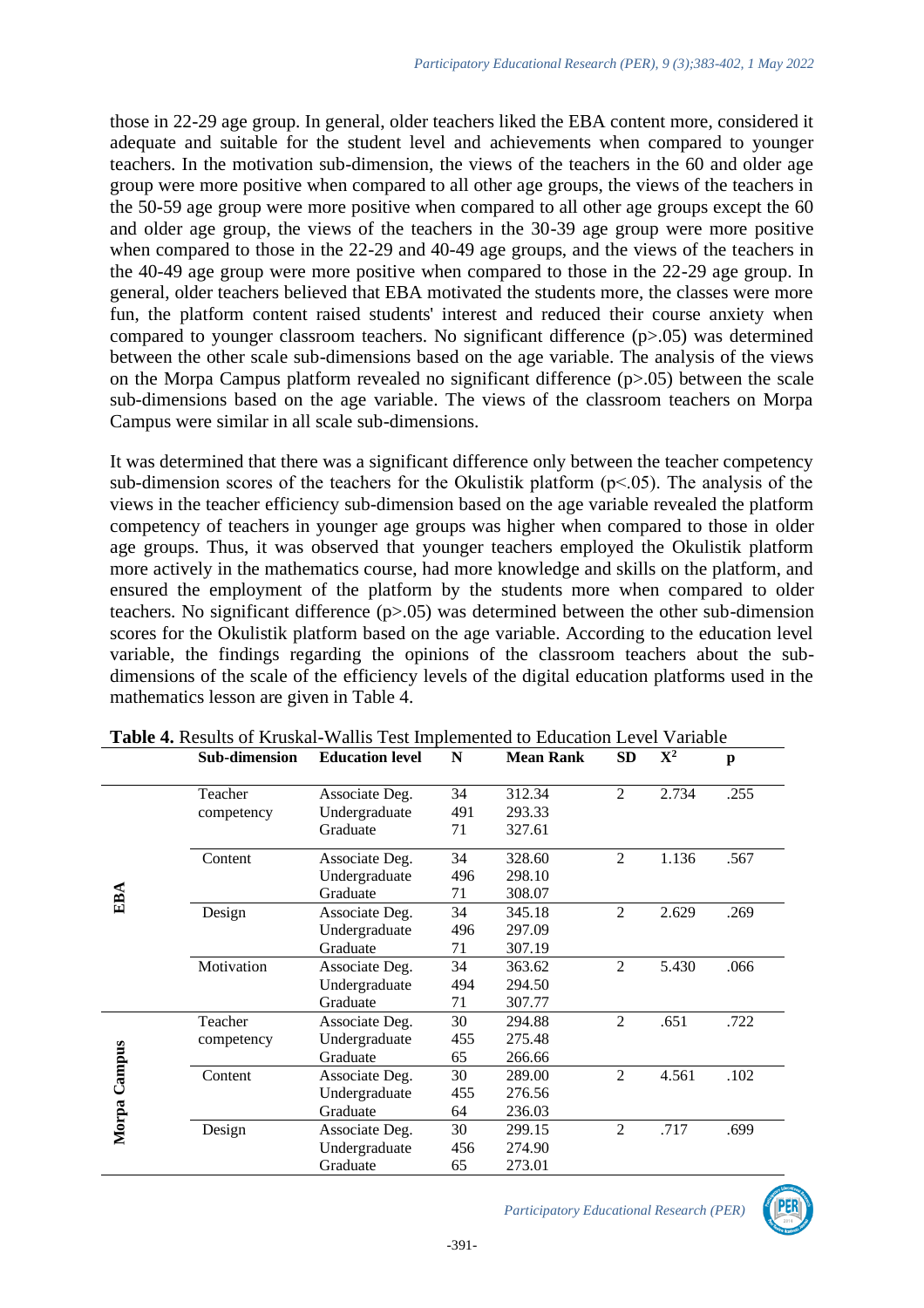|                  | Motivation                | Associate Deg. | 30  | 258.23 | 2                           | 1.308 | .520 |
|------------------|---------------------------|----------------|-----|--------|-----------------------------|-------|------|
|                  |                           | Undergraduate  | 456 | 279.52 |                             |       |      |
|                  |                           | Graduate       | 65  | 259.53 |                             |       |      |
|                  | Teacher                   | Associate Deg. | 30  | 232.57 | $\mathfrak{D}$              | 2.071 | .355 |
|                  | competency                | Undergraduate  | 449 | 275.03 |                             |       |      |
|                  |                           | Graduate       | 65  | 273.45 |                             |       |      |
|                  | Associate Deg.<br>Content |                | 30  | 289.12 | 2                           | 6.169 | .046 |
|                  |                           | Undergraduate  | 448 | 277.29 |                             |       |      |
| <b>Okulistik</b> |                           | Graduate       | 65  | 227.62 |                             |       |      |
|                  | Design                    | Associate Deg. | 30  | 296.85 | $\mathfrak{D}$              | 7.169 | .028 |
|                  |                           | Undergraduate  | 449 | 264.54 |                             |       |      |
|                  |                           | Graduate       | 65  | 316.26 |                             |       |      |
|                  | Motivation                | Associate Deg. | 30  | 289.93 | $\mathcal{D}_{\mathcal{A}}$ | .425  | .808 |
|                  |                           | Undergraduate  | 449 | 271.04 |                             |       |      |
|                  |                           | Graduate       | 65  | 274.55 |                             |       |      |

As seen in Table 4, there was no significant differences  $(p>0.05)$  between the teacher competence, content, design, and motivation sub-dimension scores for the EBA based on the education level of the participating teachers. The views of the classroom teachers on EBA were similar in all scale sub-dimensions based on the education level variable. There was no significant difference (p>.05) between the teacher competence, content, design, and motivation sub-dimension scores for the Morpa Campus platform based on the education level variable. The views of the classroom teachers on the platform were similar in all scale sub-dimensions based on the education level variable. There were significant differences (p<.05) between the content and design sub-dimension scores for the Okulistik platform based on the education level variable. In the content sub-dimension, the views of the teachers with an associate degree were more positive when compared to those with undergraduate and graduate degrees, and the views of those with undergraduate degrees were more positive when compared to those with graduate degrees. Thus, it could be suggested that teachers with lower education levels liked the content of Okulistik platform more, considered it adequate and suitable for the student level and achievements when compared to the teachers with higher education levels. In the design sub-dimension, the teachers with graduate degrees had better ideas about the design of the platform when compared to those with associate and undergraduate degrees, and those with an associate degree had better ideas about the design of the platform when compared to those with undergraduate degrees. There was no significant difference (p>.05) between the teacher competency and motivation sub-dimension scores for Okulistik based on the educational level. According to the variable of grade level taught, the findings regarding the opinions of classroom teachers about the sub-dimensions of the scale of efficiency levels of digital education platforms used in mathematics lessons are given in Table 5.

|     | Sub-dimension | <b>Education</b> | N   | <b>Mean Rank</b> | <b>SD</b> | ${\bf X}^2$ | p    |  |
|-----|---------------|------------------|-----|------------------|-----------|-------------|------|--|
|     |               | level            |     |                  |           |             |      |  |
|     | Teacher       | 1st Grade        | 114 | 288.31           | 3         | 6.558       | .087 |  |
|     | competency    | 2nd Grade        | 153 | 308.20           |           |             |      |  |
|     |               | 3rd Grade        | 150 | 273.07           |           |             |      |  |
|     |               | 4th Grade        | 179 | 318.01           |           |             |      |  |
| EBA |               |                  |     |                  |           |             |      |  |
|     |               |                  |     |                  |           |             |      |  |
|     | Content       | 1st Grade        | 115 | 286.77           | 3         | 11.709      | .008 |  |
|     |               | 2nd Grade        | 154 | 286.67           |           |             |      |  |
|     |               | 3rd Grade        | 151 | 282.68           |           |             |      |  |
|     |               | 4th Grade        | 181 | 337.51           |           |             |      |  |

**Table 5**. Results of the Kruskal-Wallis Test Implemented to Grade Level Variable

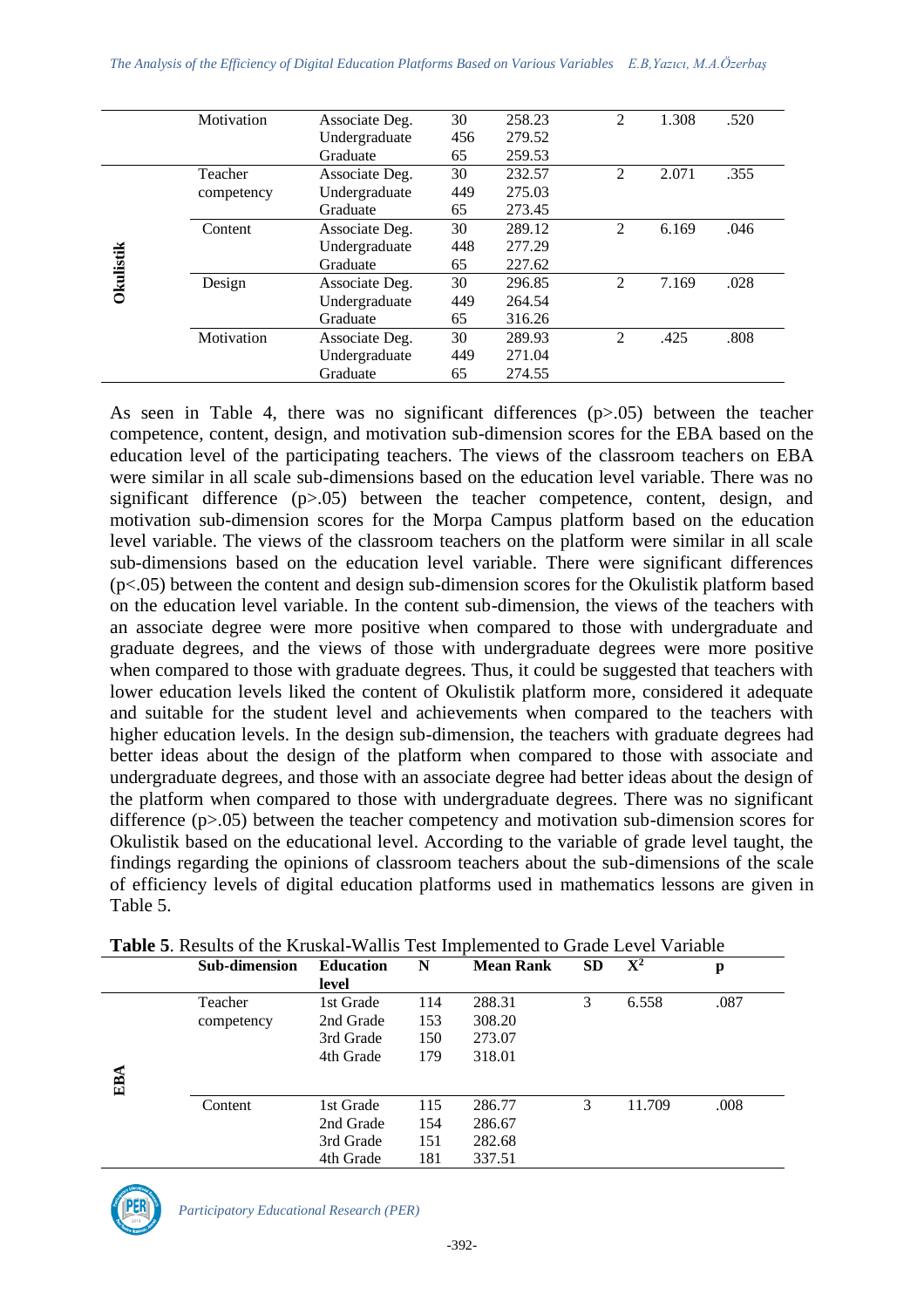|              | Design     | 1st Grade | 115 | 315.64 | $\overline{3}$ | 8.454 | .038 |  |
|--------------|------------|-----------|-----|--------|----------------|-------|------|--|
|              |            | 2nd Grade | 154 | 290.86 |                |       |      |  |
|              |            | 3rd Grade | 151 | 273.36 |                |       |      |  |
|              |            | 4th Grade | 181 | 323.38 |                |       |      |  |
|              | Motivation | 1st Grade | 115 | 281.89 | $\overline{3}$ | 2.078 | .556 |  |
|              |            | 2nd Grade | 153 | 300.53 |                |       |      |  |
|              |            | 3rd Grade | 151 | 300.00 |                |       |      |  |
|              |            | 4th Grade | 180 | 311.12 |                |       |      |  |
|              | Teacher    | 1st Grade | 107 | 260.82 | $\overline{3}$ | 3.927 | .269 |  |
|              | competency | 2nd Grade | 139 | 263.59 |                |       |      |  |
|              |            | 3rd Grade | 137 | 295.41 |                |       |      |  |
|              |            | 4th Grade | 167 | 278.49 |                |       |      |  |
|              | Content    | 1st Grade | 107 | 249.72 | $\overline{3}$ | 6.084 | .108 |  |
|              |            | 2nd Grade | 138 | 269.17 |                |       |      |  |
|              |            | 3rd Grade | 137 | 274.44 |                |       |      |  |
|              |            | 4th Grade | 167 | 296.47 |                |       |      |  |
| Morpa Campus | Design     | 1st Grade | 107 | 276.53 | 3              | 2.256 | .521 |  |
|              |            | 2nd Grade | 139 | 275.02 |                |       |      |  |
|              |            | 3rd Grade | 137 | 290.99 |                |       |      |  |
|              |            | 4th Grade | 168 | 264.25 |                |       |      |  |
|              | Motivation | 1st Grade | 107 | 281.50 | $\overline{3}$ | 2.023 | .568 |  |
|              |            | 2nd Grade | 139 | 274.93 |                |       |      |  |
|              |            | 3rd Grade | 137 | 288.25 |                |       |      |  |
|              |            | 4th Grade | 168 | 263.40 |                |       |      |  |
|              | Teacher    | 1st Grade | 104 | 272.34 | $\overline{3}$ | 1.265 | .737 |  |
|              | competency | 2nd Grade | 138 | 282.79 |                |       |      |  |
|              |            | 3rd Grade | 137 | 261.57 |                |       |      |  |
|              |            | 4th Grade | 165 | 273.07 |                |       |      |  |
|              | Content    | 1st Grade | 104 | 261.19 | $\overline{3}$ | 1.811 | .613 |  |
|              |            | 2nd Grade | 138 | 281.84 |                |       |      |  |
|              |            | 3rd Grade | 136 | 279.78 |                |       |      |  |
|              |            | 4th Grade | 165 | 264.17 |                |       |      |  |
| Okulistik    | Design     | 1st Grade | 104 | 274.04 | 3              | .757  | .860 |  |
|              |            | 2nd Grade | 138 | 276.32 |                |       |      |  |
|              |            | 3rd Grade | 137 | 262.70 |                |       |      |  |
|              |            | 4th Grade | 165 | 276.48 |                |       |      |  |
|              | Motivation | 1st Grade | 104 | 257.65 | 3              | 2.255 | .521 |  |
|              |            | 2nd Grade | 138 | 267.12 |                |       |      |  |
|              |            | 3rd Grade | 137 | 286.59 |                |       |      |  |
|              |            | 4th Grade | 165 | 274.66 |                |       |      |  |

As seen in Table 5, there were significant differences  $(p<0.05)$  between the content and design sub-dimension scores for the EBA. In the content sub-dimension, the views of the teachers who instructed fourth graders were more positive when compared to all others, the views of the teachers who instructed first graders were more positive when compared to those who instructed second and third graders, and the views of the teachers who instructed second graders were more positive when compared to those who instructed third graders, and the former group of teachers liked the EBA content more, considered it adequate and suitable for student level and achievements when compared to others. In the design sub-dimension, the views of the teachers who instructed fourth graders were more positive when compared to all others, the views of the teachers who instructed first graders were more positive when compared to those who instructed second and third graders, and the views of the teachers who instructed second graders were more positive when compared to those who instructed third graders, and the former group of teachers considered the platform more easier to use and led to active participation in the class. There were no significant differences  $(p>0.05)$  between the teacher competence and motivation sub-dimension scores for the EBA based on the grade of

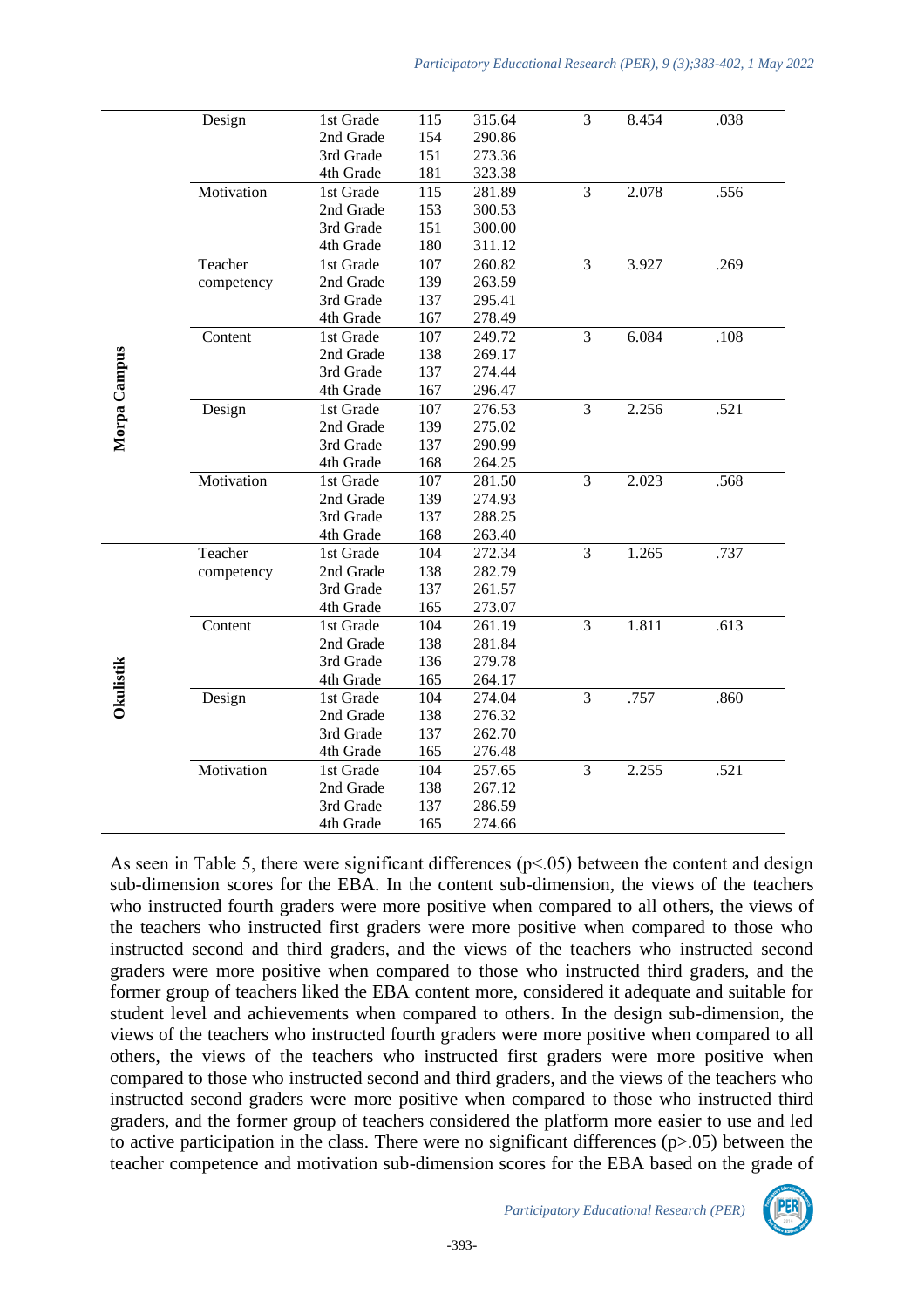instruction variable.

There were no significant differences (p>.05) between the teacher competence, content, design, and motivation sub-dimension scores for the Okulistik platform based on the grade of instruction variable. The views of the classroom teachers on the platform were similar in all scale sub-dimensions based on the grade of instruction variable. According to the school type variable, the findings regarding the opinions of the classroom teachers about the sub-dimensions of the scale of the efficiency levels of the digital education platforms used in the mathematics lesson are given in Table 6.

| <b>Sub-dimension</b> | <b>School</b> | N   | <b>Mean Rank</b> | <b>Total Rank</b> | U        | $\mathbf{p}$ |
|----------------------|---------------|-----|------------------|-------------------|----------|--------------|
|                      | <b>Type</b>   |     |                  |                   |          |              |
| Teacher              | Public        | 498 | 313.64           | 156192,0          | 16863,00 | .000         |
| competency           | Private       | 98  | 221.57           | 21714.00          |          |              |
| Content              | Public        | 501 | 302.91           | 151757,5          | 24093,50 | .543         |
|                      | Private       | 100 | 291.44           | 29143.50          |          |              |
| Design               | Public        | 501 | 290.93           | 145755,5          | 20004,50 | .001         |
|                      | Private       | 100 | 351.46           | 35145.50          |          |              |
| Motivation           | Public        | 499 | 293.07           | 146242,0          | 21492,00 | .026         |
|                      | Private       | 100 | 334.58           | 33458.00          |          |              |
| Teacher              | Public        | 451 | 278.87           | 125772,0          | 20803,00 | .287         |
| competency           | Private       | 99  | 260.13           | 25753.00          |          |              |
| Content              | Public        | 451 | 280.12           | 126335,5          | 19788,50 | .101         |
|                      | Private       | 98  | 251.42           | 24639.50          |          |              |
| Design               | Public        | 452 | 275.85           | 124686,0          | 22308,00 | .962         |
|                      | Private       | 99  | 276.67           | 27390.00          |          |              |
| Motivation           | Public        | 452 | 268.22           | 121233,5          | 18855,50 | .014         |
|                      | Private       | 99  | 311.54           | 30842.50          |          |              |
| Teacher              | Public        | 445 | 272.68           | 121343,0          | 21947,00 | .954         |
| competency           | Private       | 99  | 271.69           | 26897.00          |          |              |
| Content              | Public        | 444 | 269.14           | 119498.5          | 20708,50 | .364         |
|                      | Private       | 99  | 284.82           | 28197.50          |          |              |
| Design               | Public        | 445 | 276.44           | 123015,5          | 20274,50 | .207         |
|                      | Private       | 99  | 254.79           | 25224.50          |          |              |
| Motivation           | Public        | 445 | 267.21           | 118907,5          | 19672,50 | .094         |
|                      | Private       | 99  | 296.29           | 29332.50          |          |              |
|                      |               |     |                  |                   |          |              |

**Table 6**. Results of Mann-Whitney-U Test Implemented to School Type Variable

As seen in Table 6, there were significant differences ( $p<0.05$ ) between teacher competency, design, and motivation sub-dimension scores for the EBA. In the teacher competency subdimension, the teachers employed in public schools employed EBA more actively in the mathematics course, had more knowledge and skills about the platform, and ensured the employment of the platform by the students more when compared to classroom teachers employed in private schools. In the motivation sub-dimension, the classroom teachers employed in public schools expressed more positive views when compared to those employed in private schools. The classroom teachers employed in public schools considered that the EBA motivated the students, allowed fun in classroom, the content of the platform raised student interest and reduced course anxiety more when compared to those employed in private schools. Thus, it could be suggested that the classroom teachers employed in public schools considered that EBA motivated students more. In the design sub-dimension, the classroom teachers employed in private schools liked the design of EBA, expressed more positive views, considered it easier to use and promoted active participation in the class more when compared to classroom teachers employed in public schools. There was no significant difference  $(p>0.05)$  between the content sub-dimension scores for EBA based on the school type variable. For Morpa Campus, on the other hand, it was determined that there was a

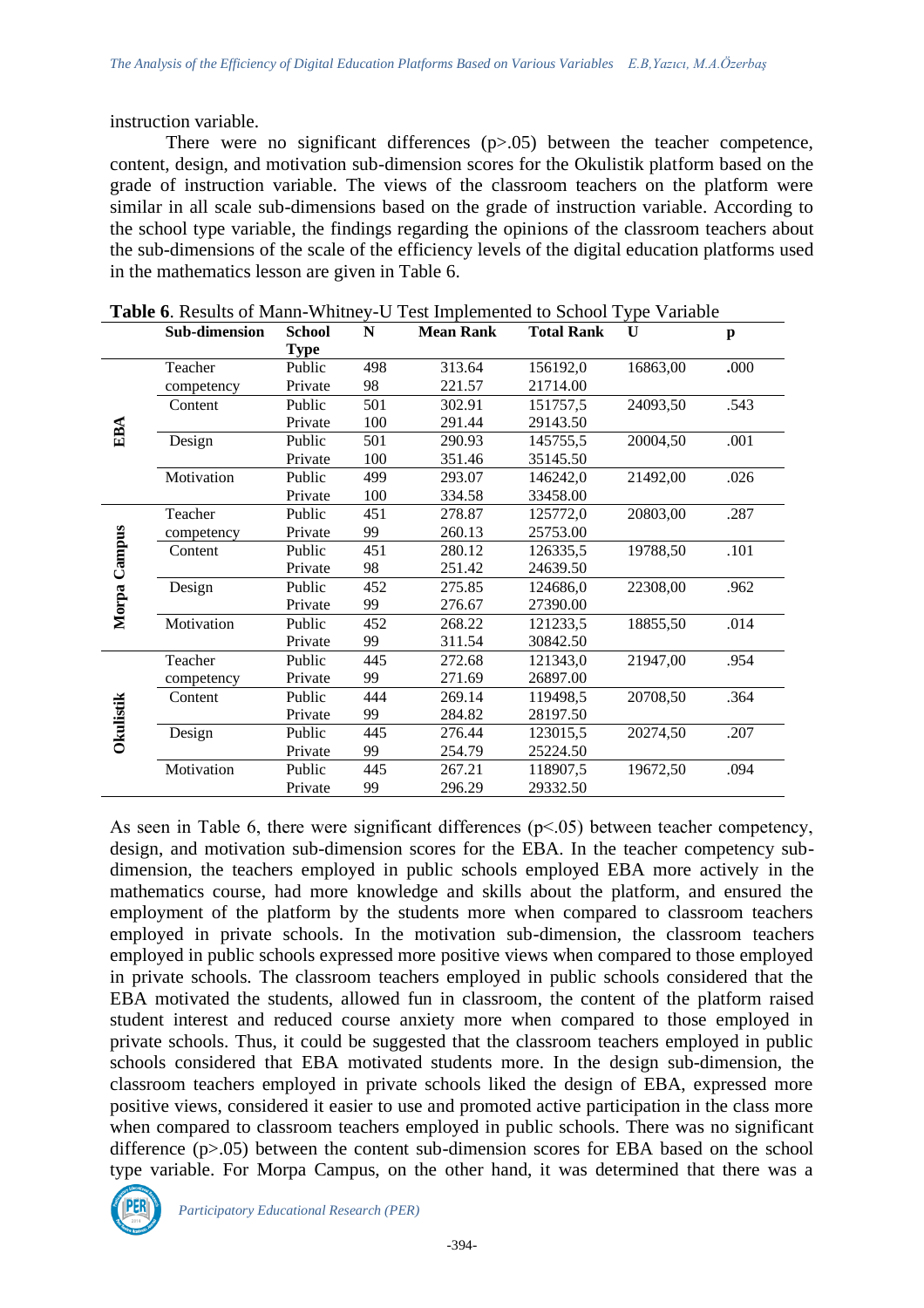significant difference only between the motivation sub-dimension scores  $(p<.05)$ . In the motivation sub-dimension, the views of the classroom teachers employed in private schools were more positive when compared to the classroom teachers employed in public schools. It could be suggested that the classroom teachers employed in private schools believed that Morpa Campus motivated students more, led to more fun in the classroom, and the platform contents raised the interest of the students and reduced course anxiety. Thus, classroom teachers employed in private schools could prefer Morpa Campus in the mathematics course. In the other sub-dimension scores for the Morpa Campus, there were no significant differences (p>.05) based on the school type variable. There were no significant differences  $(p>0.05)$  between the sub-dimension scores for the Okulistik platform based on the school type variable. The views of the classroom teachers on the platform were similar in all scale subdimensions based on the school type variable. According to the in-service training variable, the findings regarding the opinions of classroom teachers about the sub-dimensions of the scale of the efficiency levels of digital education platforms used in mathematics lessons are given in Table 7.

|                  | Sub-dimension | <b>In-Service</b> | N   | <b>Mean Rank</b> | <b>Total Rank</b> | U        | $\mathbf p$ |
|------------------|---------------|-------------------|-----|------------------|-------------------|----------|-------------|
|                  |               | <b>Training</b>   |     |                  |                   |          |             |
|                  | Teacher       | Yes               | 179 | 317.68           | 56864.50          | 33888,50 | .073        |
|                  | competency    | No                | 417 | 290.27           | 121041,5          |          |             |
|                  | Content       | Yes               | 180 | 326.24           | 58723.00          | 33347,00 | .019        |
|                  |               | N <sub>o</sub>    | 421 | 290.21           | 122178,0          |          |             |
| EBA              | Design        | Yes               | 180 | 318.81           | 57386.00          | 34684,00 | .095        |
|                  |               | No                | 421 | 293.38           | 123515,0          |          |             |
|                  | Motivation    | Yes               | 180 | 330.01           | 59401.50          | 32308,50 | .005        |
|                  |               | N <sub>o</sub>    | 419 | 287.11           | 120298,5          |          |             |
|                  | Teacher       | Yes               | 161 | 286.57           | 46138.00          | 29532,00 | .292        |
|                  | competency    | No                | 389 | 270.92           | 105387,0          |          |             |
|                  | Content       | Yes               | 160 | 277.13           | 44340.50          | 30779,50 | .839        |
| Morpa Campus     |               | No                | 389 | 274.12           | 106634,5          |          |             |
|                  | Design        | Yes               | 161 | 287.83           | 46340.50          | 29490,50 | .250        |
|                  |               | N <sub>o</sub>    | 390 | 271.45           | 105735,5          |          |             |
|                  | Motivation    | Yes               | 161 | 287.03           | 46211.50          | 29619,50 | .293        |
|                  |               | No                | 390 | 271.45           | 105864,5          |          |             |
|                  | Teacher       | Yes               | 159 | 276.07           | 43895.00          | 30040,00 | .733        |
|                  | competency    | N <sub>o</sub>    | 385 | 271.03           | 104345,0          |          |             |
|                  | Content       | Yes               | 158 | 287.50           | 45425.00          | 27966,00 | .137        |
| <b>Okulistik</b> |               | No                | 385 | 265.64           | 102271,0          |          |             |
|                  | Design        | Yes               | 159 | 258.69           | 41132.00          | 28412,00 | .180        |
|                  |               | N <sub>o</sub>    | 385 | 278.20           | 107108,0          |          |             |
|                  | Motivation    | Yes               | 159 | 300.61           | 47797.50          | 26137,50 | .007        |
|                  |               | N <sub>o</sub>    | 385 | 260.89           | 100442,5          |          |             |

**Table 7.** Results of Mann-Whitney-U Test According to In-Service Training Variable

As seen in Table 7, there were significant differences (p˂.05) between the content and motivation scale sub-dimension scores for the EBA. It could be suggested that the classroom teachers who received in-service training liked the EBA content, considered it adequate and suitable for the student level and achievements more when compared to the classroom teachers who did not receive in-service training. It was determined that the views of the classroom teachers who received in-service training on the motivation sub-dimension were more positive when compared to the classroom teachers who did not receive in-service training. Thus, the classroom teachers who received in-service training considered that the EBA motivated students more, led to more fun in the classroom, the platform content was more interesting for the students, and reduced course anxiety when compared to classroom

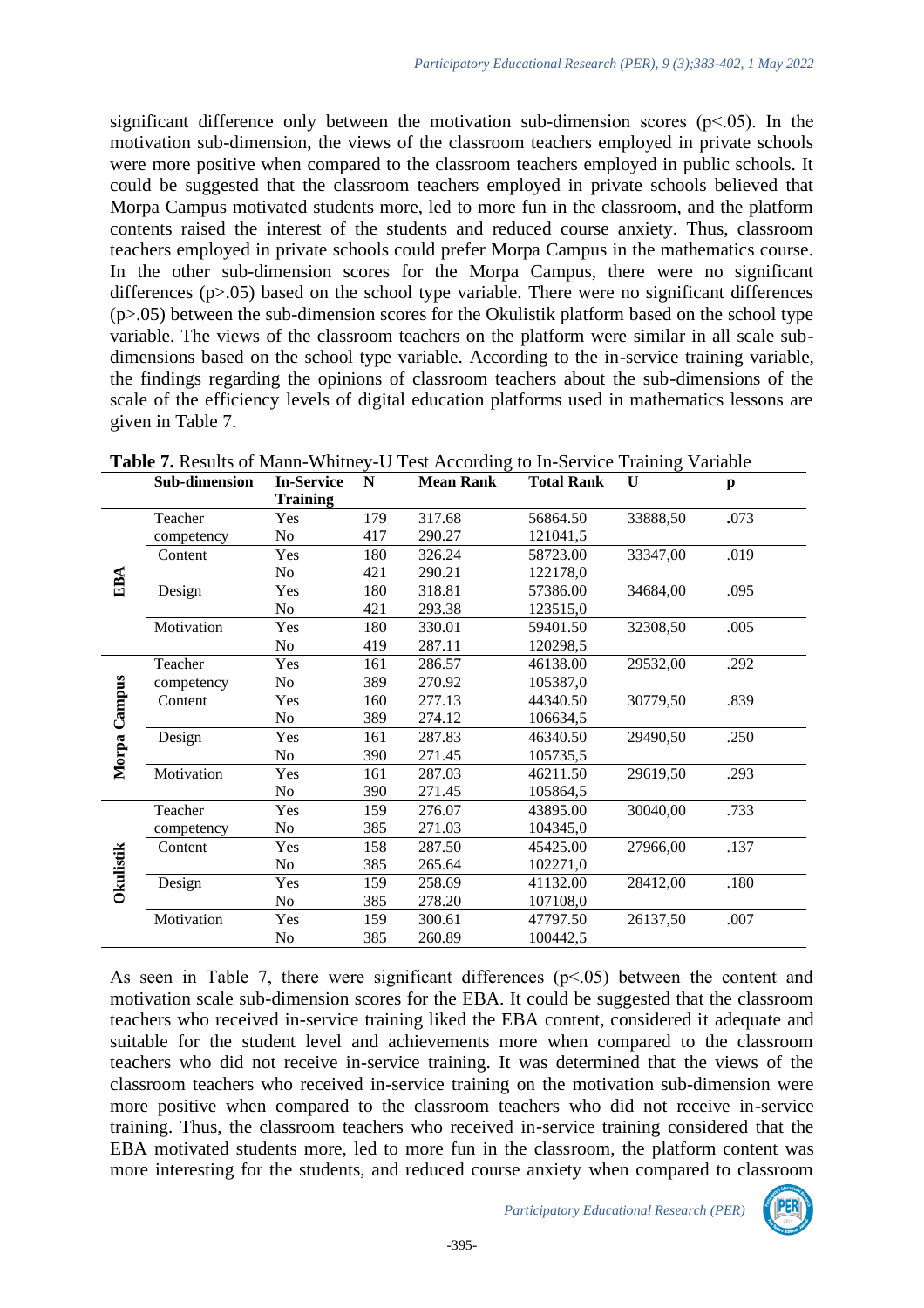teachers who did not receive in-service training. There was no significant difference  $(p>0.05)$ between teacher competency and design sub-dimension scores for EBA based on the inservice training variable. The fact that there was no significant difference between the efficiency levels of the classroom teachers based on the in-service training variable could suggested that the classroom teachers were not provided quality in-service training on the employment of the platform.

There were no significant differences  $(p>0.05)$  between the sub-dimension scores for the Morpa Campus platform based on the in-service training variable. The views of the classroom teachers on the platform were similar in all scale sub-dimensions based on the in-service training variable. Thus, it could be suggested that this was due to the lack of in-service training on Mopa Campus. It was determined that there was a significant difference between the motivation sub-dimension scores for the Okulistik platform  $(p<0.05)$ . In the motivation sub-dimension, it was determined that the views of the teachers who received in-service training were more positive when compared to those of the teachers who did not receive inservice training. Similarly, it could be suggested that the classroom teachers who received inservice training considered that Okulistik motivated students, led to fun in the classroom more, the platform content raised the interest of the student, and reduced course anxiety more when compared to classroom teachers who did not receive in-service training. There were no significant differences between other sub-dimension scores for the platform based on the inservice training variable (p>.05).

#### **Discussion and Conclusion**

In this study, it is aimed to examine the efficiency levels of the classroom teachers on the digital education platforms used in the mathematics in terms of different variables. The sample group of the study included variables of classroom teachers such as (Gender, Seniority Year, Age, Education Level, Class Instructed, Type of school they work in, and In-service training status) working in private and public primary schools in Istanbul in the 2020-2021 academic year. The data are limited to the answers given to the questions in the scale applied to the teachers. The findings obtained through the research are given below in reply to the purpose of the study.

When the opinions of the classroom teachers were examined according to the gender variable, there were no significant difference in the sub-dimensions of EBA and Okulistik. In this situation, there was parallelism with the results of the studies of Campbell, (2001) and Lyons (2012) encountered in the literature. In addition, with respect to Uzundağ (2016)'s study, there was no differentiation on the gender variable of teachers' platform use situations. Similarly, in the studies of Ceylan (2019) and Kalemkuş (2016), there was no significant difference in the EBA use of men and women. However, in the same study, it was observed that there was a difference for Morpa Campus on sub-dimension of the teacher efficiency level and design according to the gender variable. When it was analyzed the classroom teachers on the dimension of teacher efficiency level of the Morpa Campus, female teachers, compared to male teachers, have used the platform more actively in mathematics lessons, have more knowledge and skills about the platform, and direct students to the platform more. On the design's sub-dimension of Morpa Campus, it was concluded that female teachers had more positive thoughts than male teachers, liked the design of the platform more and thought that it was easier to use.

According to the seniority variable, when the opinions of the classroom teachers on the sub-

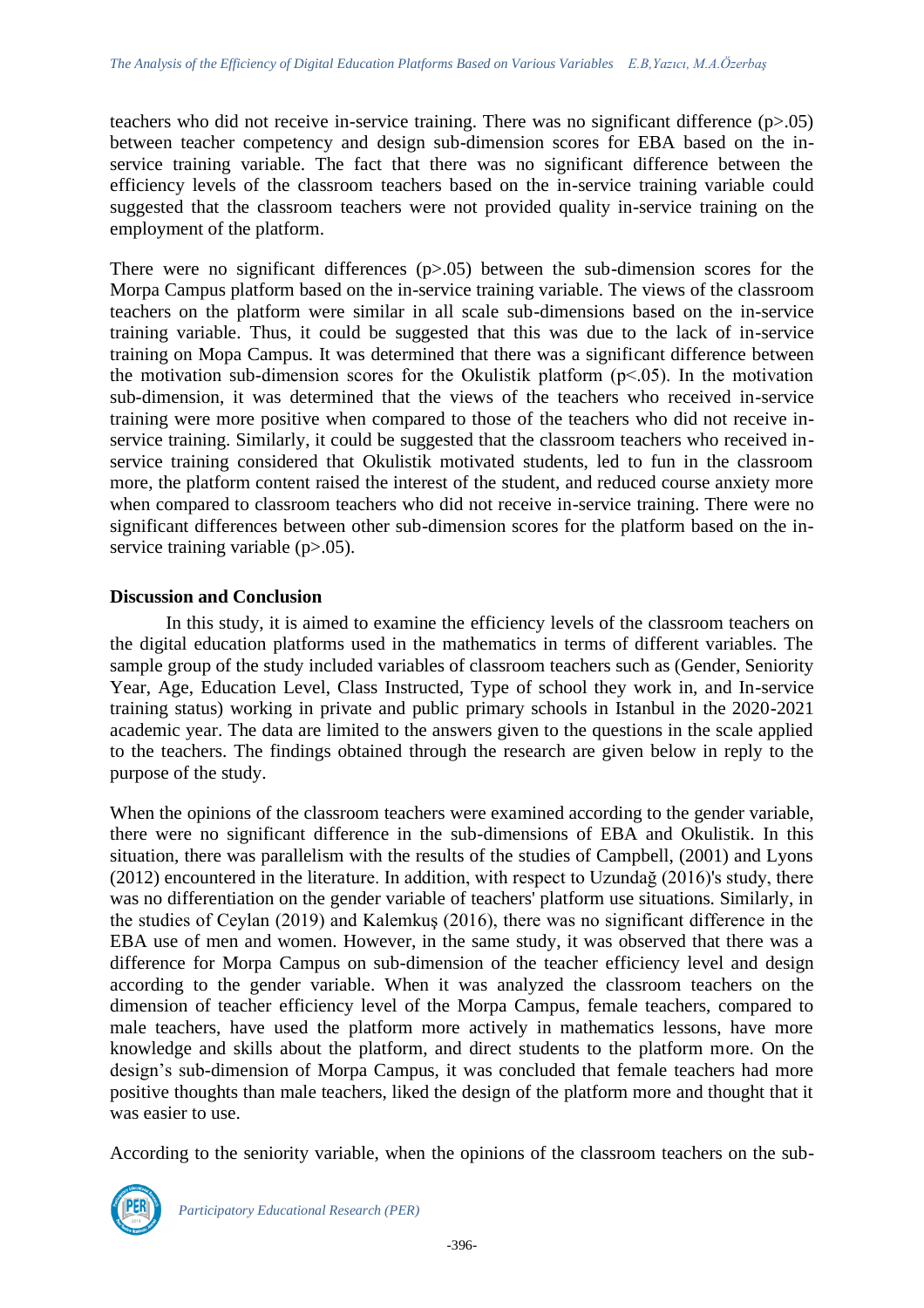dimensions of the scale of the efficiency levels of the digital education platforms used in the mathematics lesson were examined, it was found that content and motivation sub-dimensions for the EBA platform More senior teachers had more positive views on the EBA in the teacher competency, content and motivation sub-dimensions of the scale when compared to the teachers with less seniority. It was determined that senior teachers employed the platform more actively in the mathematics course, had more knowledge and skills about the platform, and ensured the use of the platform by the students more, liked the EBA content more, considered it adequate and suitable for the student level and achievements, and considered that EBA motivated the students better, led to more fun classes, raised student interest and reduced course anxiety when compared to junior teachers. The most important of these features, it has an academic support system supported by artificial intelligence Bartlett Bragg, (2006). A significant difference was only determined between the teacher competency subdimension for the Okulistik platform. In the teacher competency sub-dimension, it was concluded that junior teachers employed the platform more actively in the mathematics course, had more knowledge and skills about the platform, and ensured the use of the platform by the students more when compared to senior teachers. Similarly, in a study conducted by Uzundağ (2016), a significant difference was reported based on the seniority variable. Ceylan (2019) reported no significant difference between the adoption levels of EBA based on professional seniority. In the present study, there were no significant differences between the scale sub-dimension scores for the Morpa Campus based on seniority. It can be concluded that teachers with more seniority use EBA the most among the platforms, and that they do not go beyond the usual patterns. It has seen as a great advantage that EBA was participated to the educational process for teachers with more seniority who see the difficulty of teaching only on the board. Because EBA make easier to the educational process.

When the opinions of the classroom teachers according to the age variable were analyzed, it was concluded that the teachers with the older age group had more positive thoughts on subdimensions of the content and motivation than the teachers with the younger age group. In general, older teachers liked the EBA content more, considered it adequate and suitable for the student level and achievements, and EBA motivated the students more, led to more fun in the classroom, raised the interest of the students, and reduced course anxiety when compared to younger teachers. It was determined that there was a significant difference only between the teacher competency sub-dimension for the Okulistik platform. The analysis of the teacher competency sub-dimension for the Okulistik based on the age variable revealed that younger teachers employed the platform better when compared to older teachers. It was concluded that younger teachers employed Okulistik more actively in the mathematics course, had more knowledge and skills about the platform, and ensured the use of the platform by the students more when compared to older teachers. In a study conducted by İşman (2002), it was concluded that the attitudes of young teachers towards technology were more positive when compared to older teachers. It was seen that digital immigrant teachers, who are weak technology use, liked EBA more, and digital native teachers, who are better technology use, liked Okulistik. From this, it is concluded that the technological content of Okulistik is more advanced than EBA.

When the views of the classroom teachers were analyzed according to the education level variable. The analysis of the views of the classroom teachers on the sub-dimensions of the scale of the efficiency of the digital education platforms employed in the mathematics course based on the education level variable revealed that there were significant differences between the content and design sub-dimension scores for the Okulistik platform based on the education level variable. It was concluded that teachers with a lower education level liked the

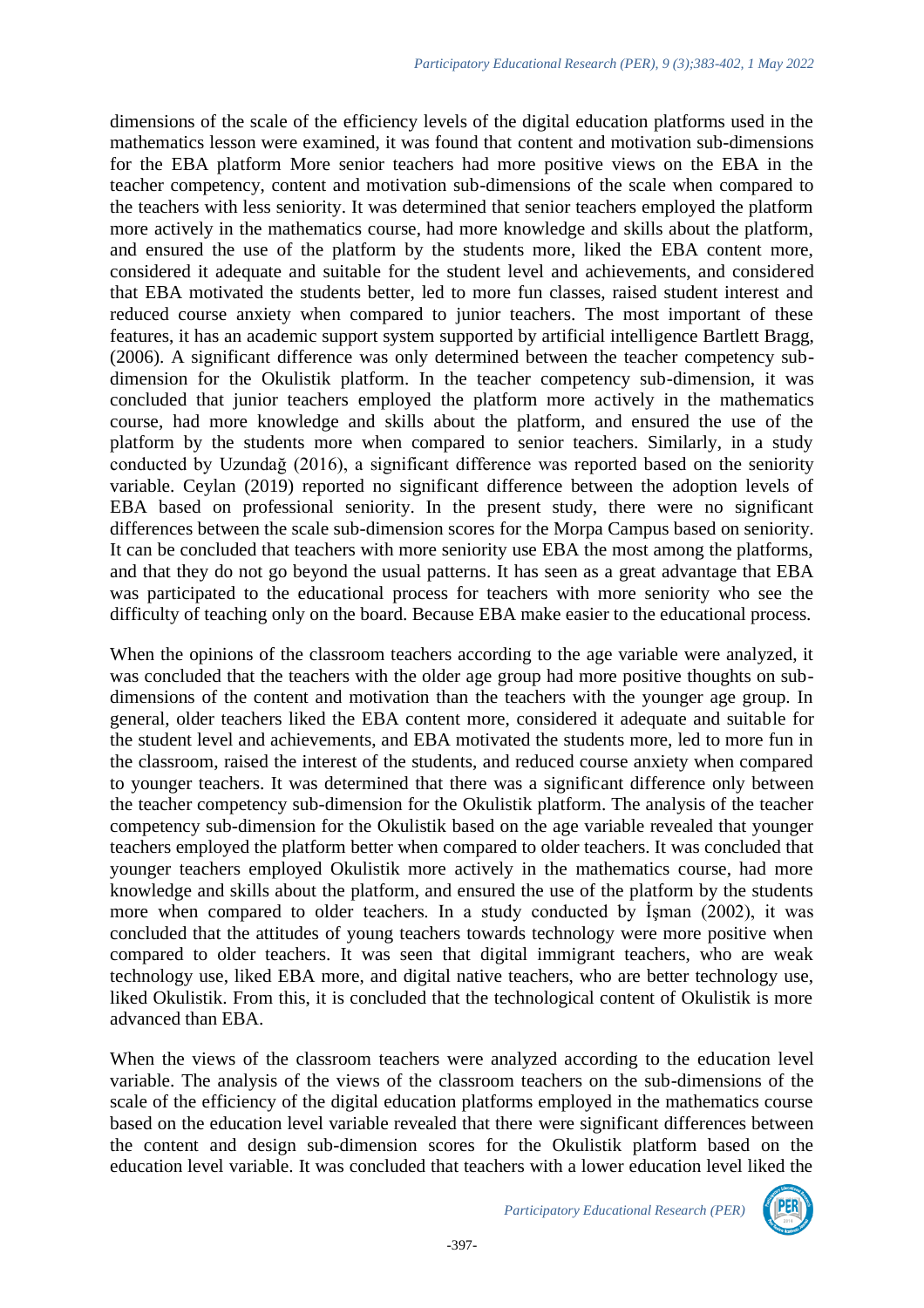content of Okulistik platform more, considered it adequate and sufficient for the student level and achievements when compared to the teachers with a higher education level. Considering the fact that teachers, who have a high level of education, do not like the content of Okulistik it can be inferred that the content of Okulistik should be improved. On the other hand, in the design sub-dimension, the views of the classroom teachers with graduate degrees were more positive when compared to the classroom teachers with associate or undergraduate degrees, and the views of the classroom teachers with associate degreed were more positive when compared to the classroom teachers with undergraduate degrees. Based on the education level variable, there were no significant differences between the scale sub-dimension scores for EBA and Morpa Campus platforms. Alabay (2015), Uzundağ (2016), and Yorgancı (2019) reported no significant differences between the adoption of EBA by the teachers based on the education level variable. Significant differences were determined between the scale content and design sub-dimension EBA scores of the classroom teachers based on the grade level of instruction variable. In the content sub-dimension, the views of the teachers who instructed 4th graders were more positive when compared to all others, the views of the teachers who instructed 1st graders were more positive when compared to those who instructed 2nd and 3rd graders, and the views of the teachers who instructed 2nd graders were more positive when compared to those who instructed 3rd graders, and the former groups liked the EBA content more, considered it adequate and suitable for the student level and achievements, had positive views about the design of the EBA platform, considered it easy to use, and led to active participation in the class. It was observed that the views of the teachers who instructed 4th graders were more positive on both the content and design dimensions for the EBA when compared to all other teachers. Thus, it could be concluded that the content and design of the EBA for 4th graders were better, while the content and design of the EBA for other grades were not. Akman, (2013), Kurt et al. (2013), Pamuk et al. (2013), Altın (2014), Alabay (2015), Arslan (2016), and Saklan and Ünal (2018) similarly concluded that the EBA content was inadequate. There were no significant differences between the scale sub-dimension scores for Okulistik and Morpa Campus platforms based on the grade level of instruction variable. The efficiency levels in the scale sub-dimensions were similar for both Okulistik and Morpa Campus platforms.

The analysis of the views of the classroom teachers on the scale sub-dimensions about the efficiency of the digital education platforms employed in the mathematics course based on the school type variable revealed that there were significant differences between the teacher competency, design, and motivation sub-dimension scores for the EBA. In the teacher competency and motivation sub-dimensions, it was determined that the classroom teachers employed in public schools utilized the EBA more efficiently in the mathematics course, had more knowledge and skills about the platform, and enabled the employment of the platform by the students more when compared to the classroom teachers employed in private schools, and they considered that EBA motivated the students more, led to more fun in the classroom, the platform content raised student interest and reduced course anxiety. Since EBA is a platform supported by the state, teachers employed in public schools use the platform more; and thus, possess higher qualifications. Classroom teachers employed in private schools may not prefer EBA since they consider that EBA does not motivate students in the class. In the design sub-dimension, it was concluded that classroom teachers employed in private schools liked the design of the EBA more, had more positive views, and it was easier to use when compared to the classroom teachers employed in public schools. Thus, it could be suggested that teachers employed in public schools did not like the design of EBA. In the content subdimension, there were no significant differences based on the type of school of employment. For Morpa Campus, on the other hand, it was determined that there was a significant

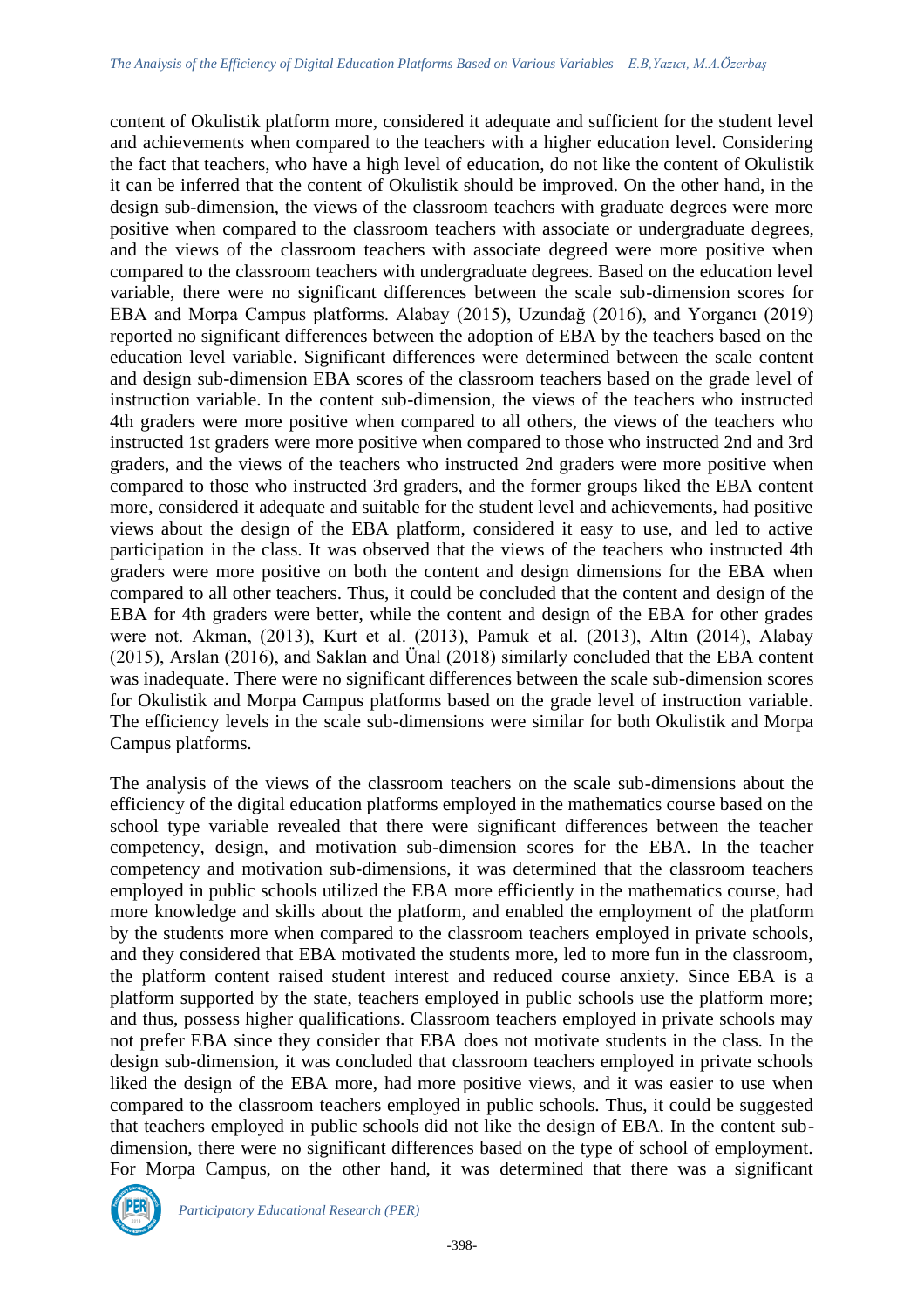difference only between the motivation sub-dimension scores based on school type. In the motivation sub-dimension, it was determined that the views of the classroom teachers employed in private schools were more positive on Morpa Campus when compared to the classroom teachers employed in public schools. It was concluded that the classroom teachers employed in private schools considered that Morpa Campus motivated the students, led to a more fun class activities, the platform content raised the student interest and reduced course anxiety. Thus, the classroom teachers employed in private schools may prefer the Morpa Campus platform in mathematics course. In other sub-dimensions, no significant differences were determined based on the school type variable. On the other hand, the analysis of the Okulistik data revealed no significant differences between any of sub-dimension scores based on the school type variable. Thus, the teachers employed in both public and private schools agreed on all scale sub-dimensions for Okulistik.

Based on the in-service training variable, the analysis of the views of the classroom teachers on scale sub-dimensions of the efficiency levels of the digital education platforms employed in the mathematics course demonstrated that there were significant differences between the content and motivation sub-dimension scores for the EBA and only between the motivation sub-dimension scores for Okulistik. It was observed that the views of the classroom teachers who received in-service training were more positive on the content and motivation subdimensions for EBA when compared to the classroom teachers who did not receive in-service training. In the study, it was determined that the classroom teachers who received in-service training liked the EBA content, considered it adequat, and suitable for the student level and achievements, and EBA motivated the students more, led to more fun in the classroom, raised the interest of the students and reduced course anxiety when compared to the classroom teachers who did not receive in-service training. In the literature supporting this result, it is known that the lack of education level on effective use of digital platforms endeangers the use of digital tools by individuals (Oyedemi, 2012). In studies conducted by Arslan (2019) and Ceylan (2019), it was concluded that the awareness of the teachers about the content and other properties of the EBA. Thus, it could be concluded that in-service training had a positive impact on teachers. The fact that there was no significant difference between the teacher competency levels of the classroom teachers based on the in-service training variable could suggest the lack of quality teacher training on the use of the platform. There was no significant difference between the sub-dimension scores for Morpa Campus based on inservice training. The lack of a special in-service training for Morpa Campus platform could be the reason for the lack of a significant difference. Especially in Turkey, in the transition to digital learning atmosphere, first of all, teachers should be adapted to this process. Because digital natives, which means individuals were born after 1990 and accustomed to technology, are teachers and for them the usage of digital platforms are much more easier (Palfrey & Gasser, 2011). Based on the digital teacher competencies (Redecker, 2017), which are expected to be the basis for the policies and practices to be developed in the digitalization process of both in-service education and teaching environments, it can be said that all teachers undergo this process will increase the quality of education. It has been concluded that digital immigrant teachers use EBA more in their lessons, and digital native teachers use Okulistik in their lessons. From this point of view, it can be concluded that Okulistik is in advanced level than EBA in terms of technology. There are differences in the platforms used in public and private schools. In this result, EBA is a state-supported platform has been effective. In comparisons, it can be concluded that the distinctive features of Morpa Campus are not revealed. Because the platform is less preferred due to its paid nature, its features are relatively less known. In general, it was concluded that all platforms should improve their content. The fact that all grade-level content of EBA is not at the same level of efficiency also

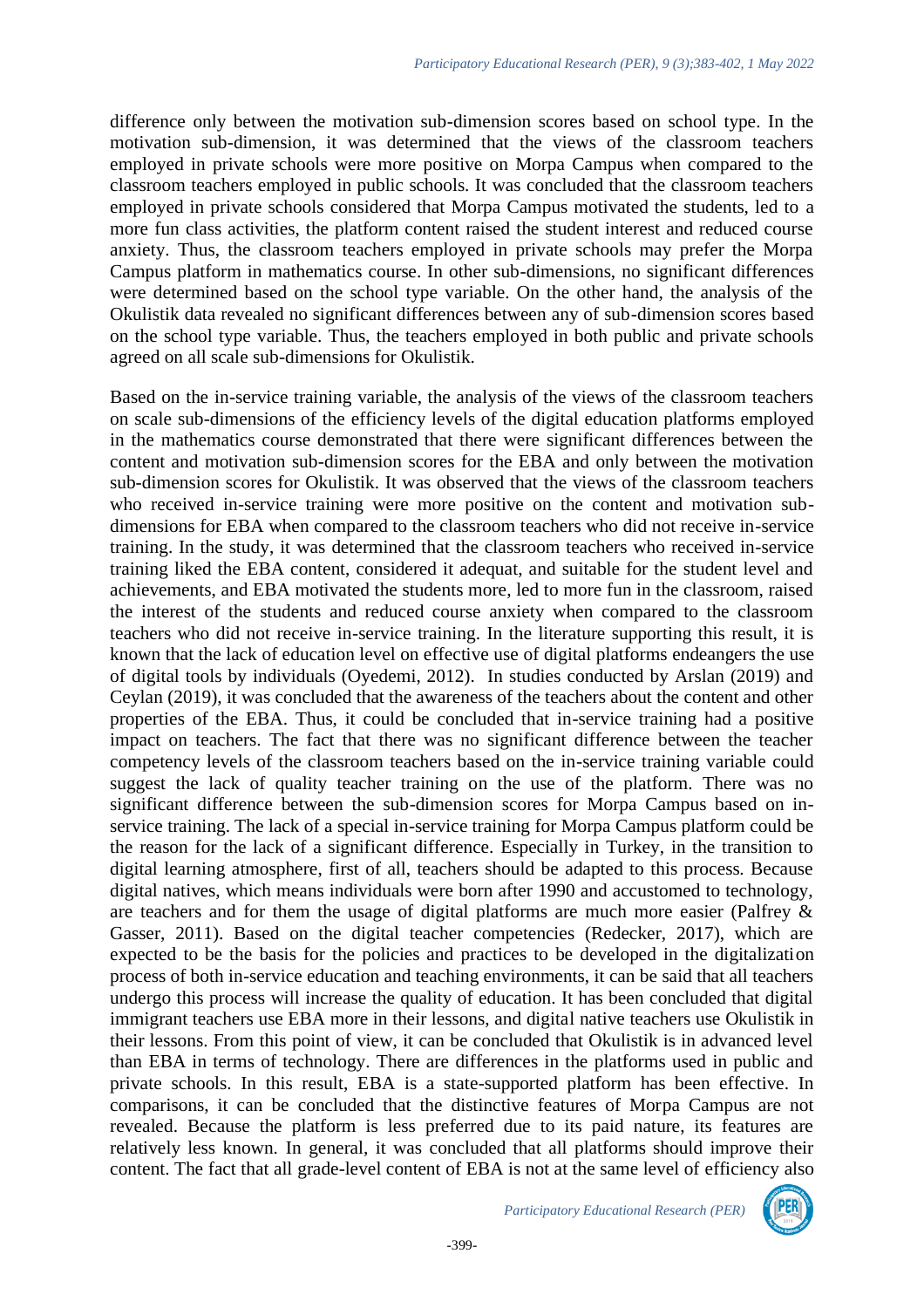causes not all teachers to prefer EBA. In order for EBA to contribute more to the learning and teaching process, the content of all grade levels have to be of the same quality and at the sufficient level. In this direction, the content of EBA should be developed and enriched. At the same time, the designs of the platforms should be rearranged in a way that attracts the attention of primary school students and find easily what they are looking for. Teachers can be given qualified in-service training on platforms. In this study, the efficiency levels of digital education platforms used by classroom teachers in mathematics lessons were analyzed in terms of different variables. In future research, the views of teachers at other levels and other education stakeholders on digital education platforms can be examined. In addition, the results of this research are limited to the classroom teachers working in the province of Istanbul. More generalizable results can be obtained with studies to be conducted with teachers working in different provinces of Turkey.

### **References**

- Akman, N. (2013*). FATİH (Fırsatları arttırma teknolojiyi iyileştirme hareketi) projesi'nin öğretmenler tarafından değerlendirilmesi [Evaluation of FATIH (Movement to increase opportunities and improve technology) project by teachers].* Master Thesis, Istanbul University Institute of Science and Technology, Istanbul.
- Alabay, A. (2015). *Ortaöğretim öğretmenlerinin ve öğrencilerinin eba (eğitimde bilişim ağı) kullanımına ilişkin görüşleri üzerine bir araştırma [A research on the opinions of secondary school teachers and students on the use of eba (information network in education)]*. Master Thesis, Istanbul Aydın University Institute of Social Sciences, Istanbul.
- Albion, P. R. (2008). Web 2.0 in teacher education: Two imperatives for action. Computers in the Schools, 25(3), 181-198. https://doi.org/10.1080/07380560802368173
- Altın, H. M. (2014). *Öğrenci, öğretmen, yönetici ve veli bakış açısıyla fatih projesinin incelenmesi [Examining the Fatih project from the perspective of students, teachers, administrators and parents]. Master Thesis, Başkent University Institute of Educational Sciences, Ankara.*
- Arslan, E. (2019*). Eğitim bilişim ağına ilişkin okul öncesi öğretmenlerinin görüşleri [Opinions of preschool teachers about educational information network].* Master Thesis, Recep Tayyip Erdogan University Institute of Social Sciences, Rize.
- Arslan, Z. (2016). *Eğitim bilişim ağındaki matematik dersi içeriğine ilişkin öğretmen görüşleri: trabzon ili örneği [Teachers' views on the content of mathematics lessons in the educational information network: The case of Trabzon province].* Master Thesis, Gazi University Institute of Educational Sciences, Ankara.
- Bartlett Bragg, A. (2006). Reflections on pedagogy: Reframing practice to foster informal learning with social software. Retrieved from http://matchsz.inf.elte.hu/TT/docs/Anne20Bartlett-Bragg.pdf.
- Bull, G. & Kajder, S. (2004). Digital storytelling in the language arts classroom. Learning & Leading with Technology, 32(4), 46-49.
- Büyüköztürk, Ş. (2011). *Sosyal bilimler için veri analizi el kitabı (13. b.) [Data analysis handbook for social sciences (13. b.)].* Ankara: Pegem Akademi.
- Büyüköztürk, Ş., Çakmak, E., Akgün, Ö.E., Karadeniz, Ş. & Demirel, F. (2012). *Eğitimde bilimsel araştırma yöntemleri [Scientific research methods in education].* Ankara: Pegem Akademi.
- Cabı, E. (2015). Dijital teknolojiye yönelik tutum ölçeği [Scale of attitude towards digital technology]. *Kastamonu Journal of Education, 24(3),* 1229-1244.

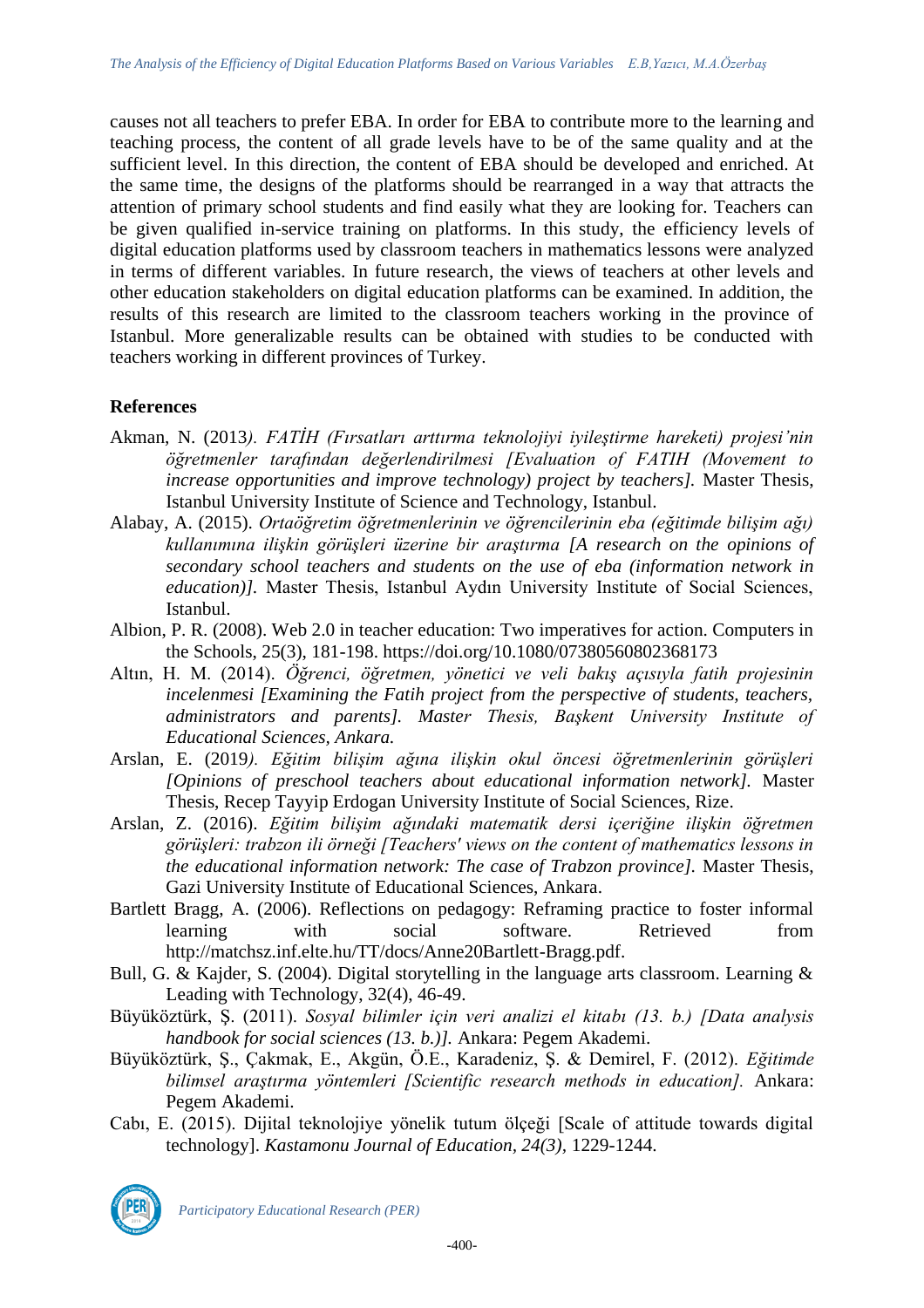Campbell, D. (2001), "Can the digital divide be contained?", International labour review, 140 (2), 119-141.

Check, J. ve Schutt, R. K. (2012). Research methods in education. Boston: Sage Publications.

- Creswell, J. W. (2012). Educational research: Planning, conducting and evaluating quantitative and qualitative research. Boston: Pearson Education.
- Ceylan, H. (2019). *Fen bilgisi öğretmenlerinin eğitim öğretimde, eğitim bilişim ağından yararlanmaya ilişkin görüşleri [Views of science teachers about using educational information network in education].* Master Thesis, Trakya University Institute of Science and Technology, Edirne.
- FATİH (2019). http://fatihprojesi.meb.gov.tr/ retrieved on April 11, 2021.
- Garcia, P. & Rossiter, M. (2010). Digital storytelling as narrative pedagogy. Proceedings of society for information technology & teacher education international conference, 1091-1097.
- Homanova, Z. & Prextova, T. (2018 Kasım 30). Educational networking platforms through the eyes of czech primary school students. *AIP Conference Proceedings 2040*, University of Ostrava, Czech Republic City.
- İşman, A. (2002). *Sakarya'da görev yapan öğretmenlerin eğitim teknolojileri yönünden yeterlikleri [Competences of teachers working in Sakarya in terms of educational technologies]*. *The Turkish Online Journal of Educational Technology 1(10),* 72-91.
- Karasar, N. (2014). *Bilimsel araştırma yöntemi: kavramlar ilkeler teknikler [Scientific research method: concepts principles techniques].* Ankara: Nobel Akademik Yayıncılık.
- Kline, R. B. (2011). *Principles and practice of structural equation modeling* (Third ed.). New York: The Guilford Press.
- Kurt, A. A., Kuzu, A., Dursun, Ö. Ö., Güllüpınar, F., & Gültekin, M. (2013). *FATİH projesinin pilot uygulama sürecinin değerlendirilmesi: öğretmen görüşleri [Evaluation of the pilot implementation process of the FATIH project: teacher opinions]*. *Journal of Instructional Technologies & Teacher Education, 1(2)*, 1-23.
- Kuşak, M. (2014). *Kelime öğretimi ve teknoloji. İ. S. Ertem (Ed.), Okuma yazma eğitimi ve teknoloji içinde (61-79) [Vocabulary teaching and technology. NS. In S. Ertem (Ed.), Literacy education and technology (61-79)].* Ankara: Nobel Yayıncılık.
- Lyons, R. (2012). Investigating student gender and grade level differences in digital citizenship behavior. Yayımlanmamış Doktora Tezi. USA: Walden University.
- Menezes, H. (2012). Using digital storytelling to improve literacy skills. Paper presented at the International Conference on Cognition and Exploratory Learning in Digital Age. Retrieved from ERIC database. (ED542821).
- Morpa Kampüs (2020). https://www.morpakampus.com/kesfet accessed from the page.
- Okulistik (2020). https://www.okulistik.com/anasayfa/uzaktan-egitim.html accessed from the page.
- Oyedemi, T. D. (2012). The partially digital: internet, citizenship, social inequalities, and digital citizenship in South Africa.
- Özerbaş, M.A. (2020). *Öğretim Teknolojileri [Instructional Technologies]*. Ankara: Pegem Akademi.
- Özerbaş, M. A. ve Yazıcı, E. B. (2021). *Dijital Eğitim Platformu Değerlendirme Ölçeği'nin (DEPDÖ) geliştirilmesi çalışması [Development of the Digital Education Platform Evaluation Scale (DEPDS)]. Manas Journal of Social Studies,10(2),* 901-917.
- Palfrey, J. G., & Gasser, U. (2011). Born digital: understanding the first generation of digital natives: Read How You Want. Com.
- Pamuk, C., Çakır, R., Ergun, M., Yılmaz, H.M. Özerbaş, M.A. & Ayas, C. (2013). *Öğretmen ve öğrenci bakış açısıyla tablet pc ve etkileşimli tahta kullanımı: fatih projesi*